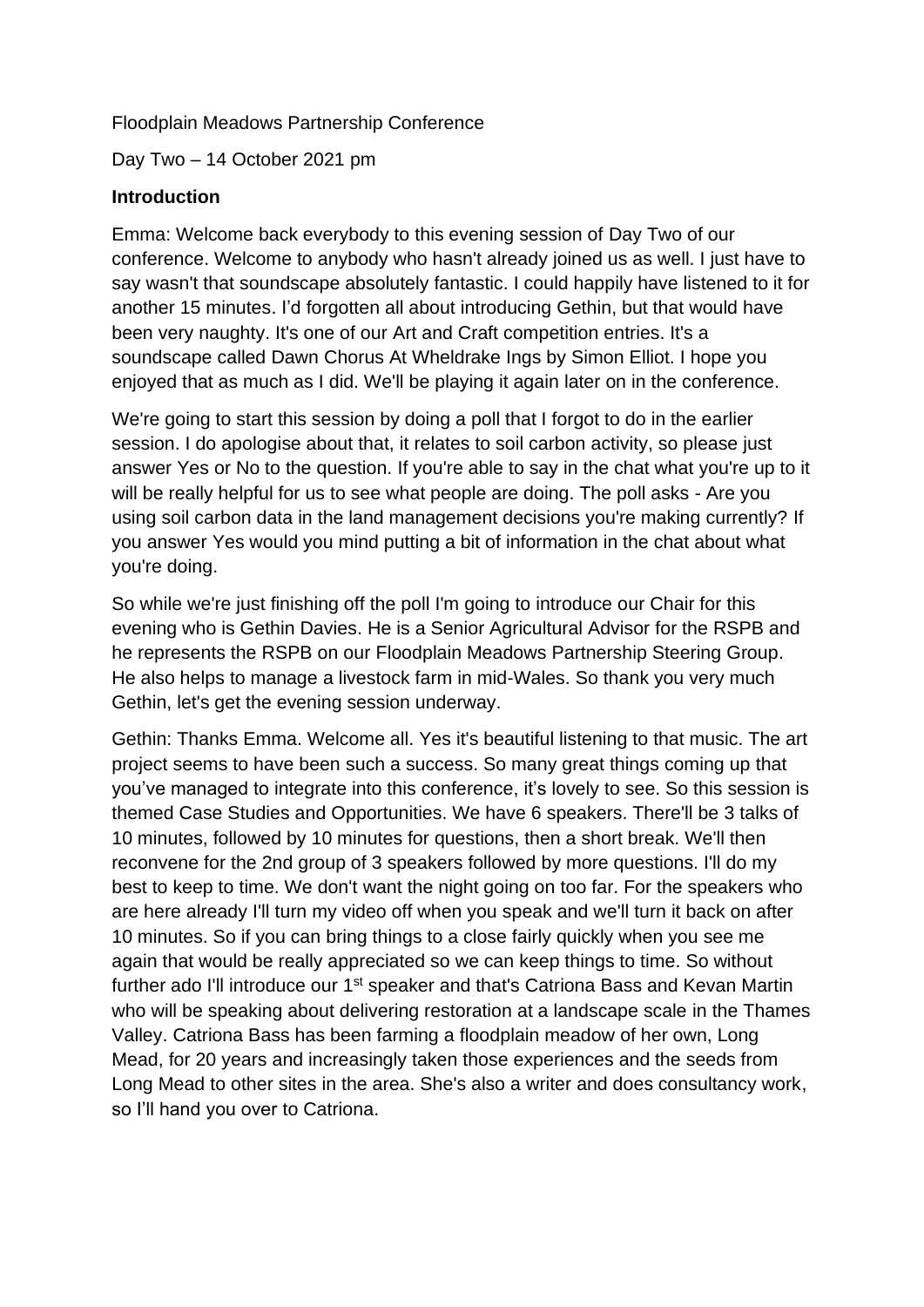## **Catriona Bass and Kevan Martin Delivering restoration at a landscape scale in the Thames Valley**

Catriona: Hello everybody. So this is Long Mead, 10 hectares of original floodplain hay meadow just above Oxford on the Thames at Swinford. So yes we've owned it for 20 years. In the last 15 we've been using the seed to help restore neighbouring sites originally just as a donor site and then increasingly helping to do the actual restoration and helping neighbours with the on-going management of it.

So this is the area of our project. You can see Long Mead on the top left hand corner below Eynsham, the urban conurbation, and downstream of us are the great triple SI's of Yarnton Mead that Clare Lawson mentioned this morning, Pixey Mead, Oxey Mead. Then beyond them in Oxford itself smaller fragmented local wildlife sites and triple SI's that are also original MG4 grassland. So of the tiny fragments that are left of MG4 whatever amount you decide there is, this is clearly a hotspot. So also interesting the pink are restoration sites under Natural England's Agri-environment scheme since the 2000s. They hadn't been surveyed until 2020 when myself and Alison Muhldal went and looked at them and then Emma and Irina Tatarenko came this summer, and they're doing very well. So it really makes it an area where you might anticipate connecting up and we're literally working field by field, neighbour by neighbour, as a patchwork to try and get a connected habitat. So at this bottom end, so the yellow are the sites that are part of our project and excitingly the day before yesterday, the landowner, south of the last site on the left, we've been going very slowly with him, he's come in and said that he's interested. So that's all very positive. But I have to think of 2 pieces of important research in this area. Emma and Irina and David's research of last year showing that only 25% of the restoration sites they surveyed demonstrated expected success. Alison Macdonald who was here yesterday and Ben Woodcock's prediction that restoration sites will take 150 years for the majority of the species to colonise. So both qualify with slightly more heartening things. But the thing to say with that is that as we all know, we must protect the originals and that's not happening in this part of Oxfordshire. So a few years ago 11.2 hectares of local wildlife site MG4 was lost to development despite the heroic efforts to try and protect it. The local wildlife site Osney Mead at the bottom middle there is now threatened by the Oxford Flood Alleviation Scheme. The tragedy here is that actually the meadows to the south of those also have quite significant fragments of many of the indicator species, pepper saxifrage, great burnet and those kinds of things. So that's the context in which we're working. Based on what's clearly a difficult job of restoration, we've tried to understand what would give us the best way forward. So this is a local network idea of starting with people coming together in the local area that may hopefully give you the kind of longevity, maybe not 150 years. I'd wanted to use great burnet actually because we know that those plants live for 150 years but it doesn't quite have the connectivity. But the key thing here in the context of the landowners that we're working with who don't have the skills independently or the encouragement, the real importance of hand holding. So the key thing here in this picture is I think the Natural England advisors that were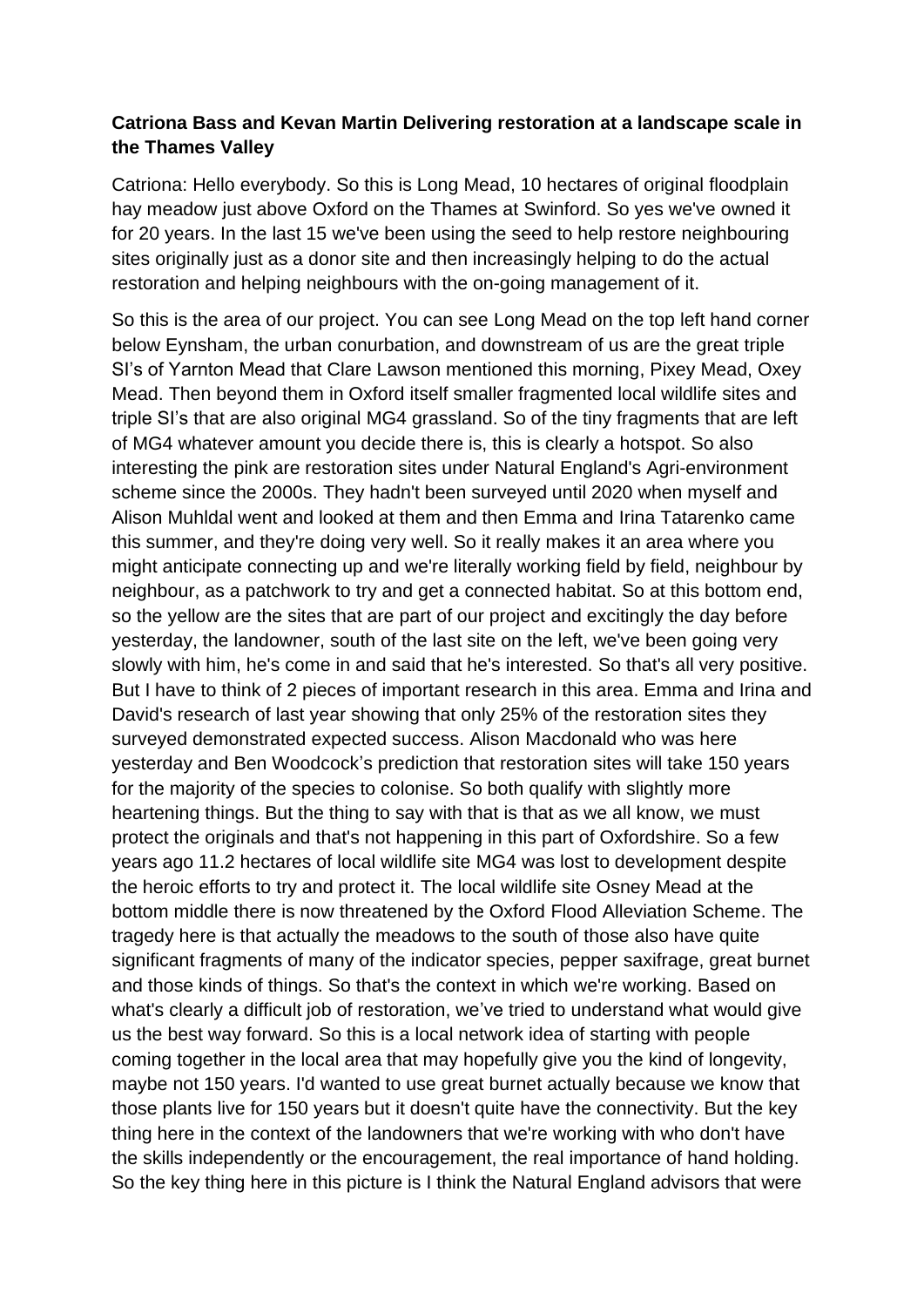critical in the early 2000s, Anne Cotton who is now our local advisor, who's now an ambassador for the FMP. Going forward I think there needs to be much more support for landowners to do this thing. Then obviously the kind of science knowledge. We're very lucky now to be working with the Floodplain Meadows Partnership and the carbon research that's funded by Ecover. We're also working with Oxford University. Then this other kind of knowledge, the local knowledge, which Joanna talked about very clearly. What we're understanding and I'll come back to that a bit is that in this area at least these meadows are culturally extinct, both in the public consciousness and in the farming community, and until people understand what they are actually we don't stand a chance.

So here's just a few observations of the need for hand holding going forward if we're going to scale this up. So I'm just going to take a few little examples, you can read some more of them here. So Christchurch Meadow, we turned up and they had got their farmer to cut the hay short as we'd asked, they'd left it at about five inches. If we just cut that and started the process we would have ended up with a compost. So we then spent a week cutting, it happened to be very hot, we cut it incrementally millimetre by millimetre, and it blowed off and actually it was fine. Similarly, our contractor didn't want to come into Oxford with the muck spreader because the big wheels would have mown over cyclists as he said, so we bought it in with a trailer and dumped it in a heap. So the literature says that you can leave the heap for 24 hours. We found after 2 hours if you put your hand into the heap you burnt it off. So clearly we would have ended up with compost if we'd left it for 24 hours.

Flooding is an interesting one. This is Christchurch Meadows 3 months last winter under water. The 2019 restoration we did was also 3 months under water. A lot of people put the failure down to flooding and so there is a connection clearly with flooding, whether it's a stream that blows away the seed but in our experience of the last 2 years, this is Christchurch Meadow now at the bottom in the first year, a spectacular success in terms of yellow rattle. Also really interesting, great burnet came out which you don't expect to see in the first year. Also adder's-tongue fern, but the likelihood is that that was probably there before and nobody had noticed it. Just another thing on this slide is green hay or commercial seed mix. Interestingly, David and Irina and Emma's research showed no difference. Charles Flower who's a commercial seed producer and one of the pioneers of creating meadows from seed, interestingly says that if anybody comes to him for creating floodplain meadows from seed he tells them to go away because in 40 years he's never had any success of creating floodplain meadows from seeds.

So seed propagation. We've also started growing seed by hand. This is also very good for getting in community engagement and raising the profile. We do it also with our care farming group which has another social benefit of bringing in these isolated members of the community back into the mainstream. We also have our collecting the data on best germination times, which times of year are better for germinating which particular species, and also marking the GPS position when we plant them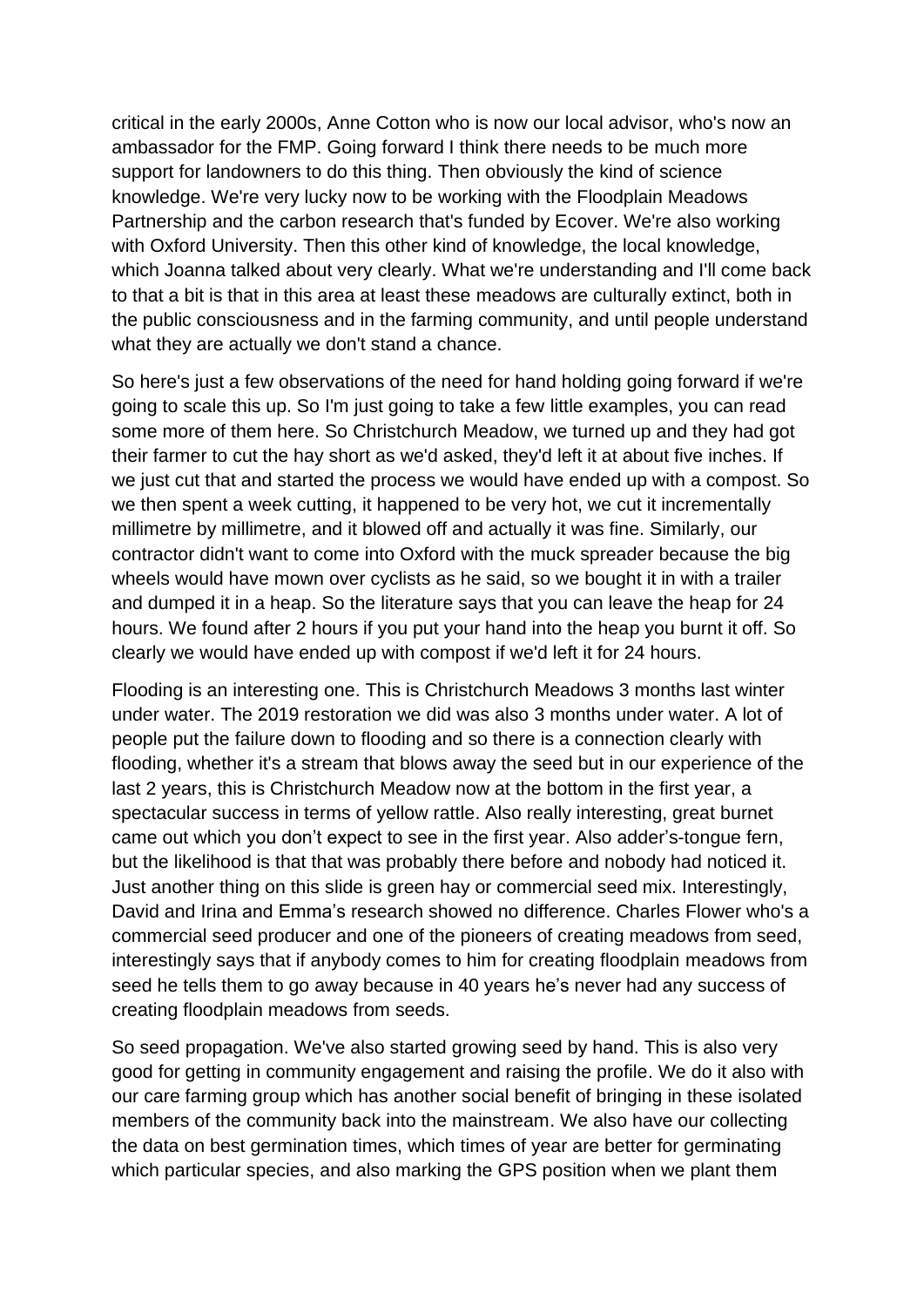out. We found that plugs don't work but 9cm pots do, particularly of the slow growing species like great burnet which don't typically take in the first year and are likely to be crowded out by the faster growing species.

Acquiring the knowledge. So central here is the climate for the meadows, getting carbon samples on Long Mead. Mike Wilson and Ryan Mitchell are doing entomological invertebrate surveys looking at the potential increase of quantity and diversity of invertebrates as we restore meadows. Rather wonderfully here that kind of rather grotesque fly in the middle is a very rare Sarcophaga villeneuvei which Ryan found in Long Mead in 2020 and is only seen on 7 other sites in the UK. What's really interesting was that it was first identified downstream at Yarnton in the 1930s. Really critical here is the local knowledge, farmers knowledge, particularly the old farmers knowledge, but also the handful of farmers who have still these rare meadows and they all know where they fit into 21st century commercial agriculture. Upstream we have a dairy farmer who feeds the hay to his dry cattle because they shouldn't get too fat before they give birth and it stops them getting fatty liver disease. Our neighbour takes his hay all the way up to Yorkshire because it's economically viable to do that.

Then finally bringing these communities together. So this was a workshop we had on Long Mead in the summer. We had 5 Oxford head gardeners, farmers, local residents and 3 members of NGOs and it was facilitated by Charles Flower. The farmer on the right is my neighbour. He told the community that every time the meadows flood he rubs his hands with glee because it's free fertiliser. The other farmers were completely astonished to hear that. So, at the bottom here, the other thing I wanted to say, so this is a neighbouring farmer that we went to do the control for Clare's carbon survey to get soil samples. This is his arable field in the winter. He completely lost his crop due to flooding, as did many of our other neighbours. This is our crop on the right. We had a fantastic hay crop this year and the neighbour said, 'Well if ELMs gets it right we'll be coming to you to restore the arable into meadows'. So that's it, on that rather positive note I'll stop.

Gethin: Thank you very much Catriona. That's really interesting. A really important point there about maintaining the cultural integrity of floodplain meadows as well as their ecological integrity. If people can make a note of any questions they have for Catriona we'll come back and take them in the questions session. So next we have Sarah Wells, a Senior Farm Environment Advisor for FWAG Southwest who works with farmers and various projects but will today speak on the experiences of running a farmer facilitation group in the Severn Vale. Unfortunately Sarah wasn't able to be with us live but has kindly pre-recorded her talk.

# **Sarah Wells - Running a Farmer Facilitation Group in the Severn Vale with a focus on floodplain meadows**

Sarah: Good afternoon everyone, and many thanks for joining. My name is Sarah Wells and I'm an Advisor with the Farming and Wildlife Advisory Group Southwest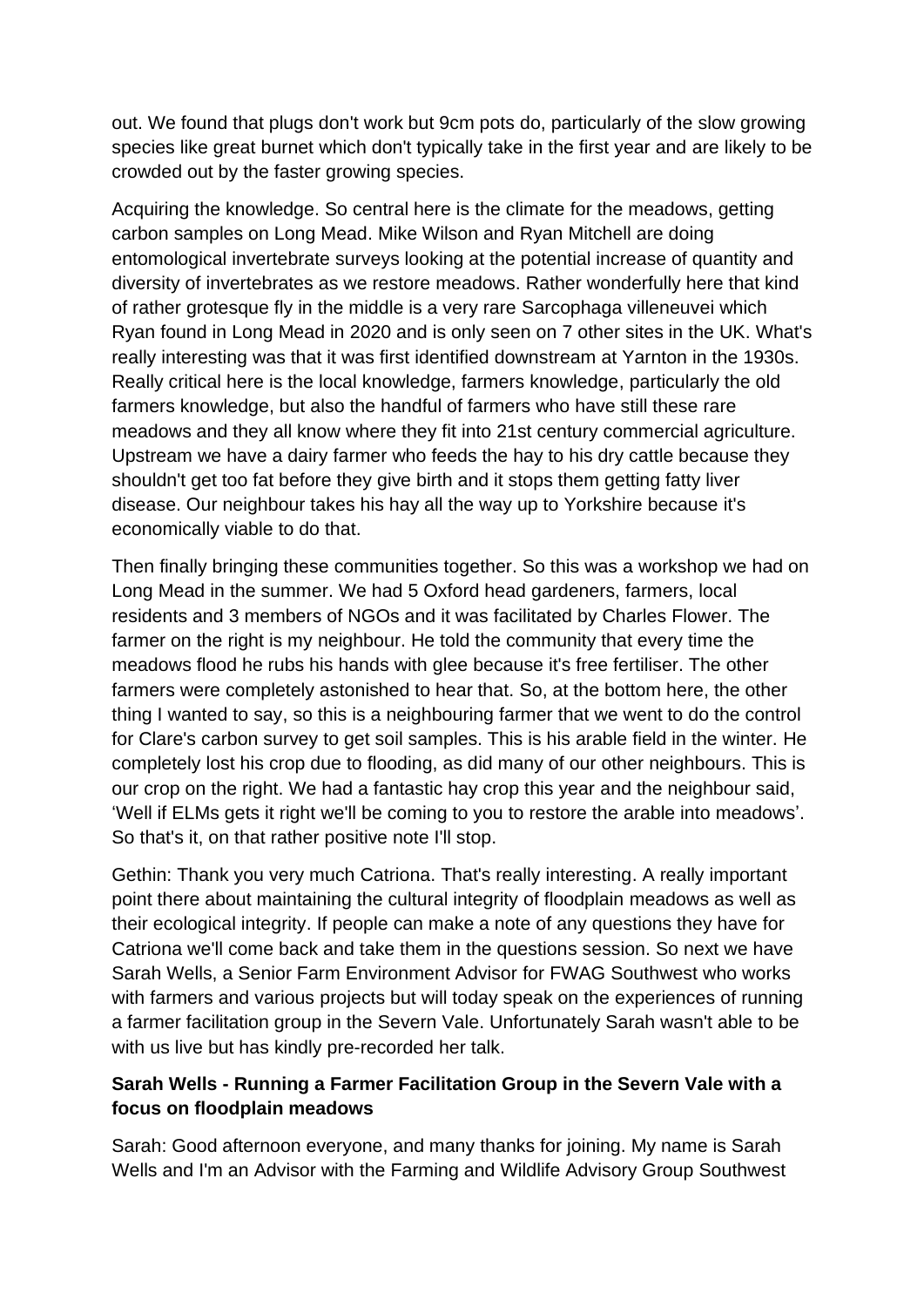based in Gloucestershire. The Farming and Wildlife Advisory Group are working with 4 farmer groups in Gloucestershire and today I'm going to spend a short time talking about the Severn Vale Guardians Group specifically, which focuses on the low lying land around the Upper Severn estuary and the River Severn.

Firstly I want to briefly explain what a facilitation fund is. It is part of the funding set aside for Agri-environment schemes and funds a facilitator to work with a group of farmers. In the case of the Severn Vale Guardians, this has funded part of my time over the past 3 years. Facilitation funds should enable better co-ordinated information and support to be available to farmers. There can be many initiatives and strategies across an area and so clearly communicating these and how they relate to one another is an important role. The facilitation fund also places an emphasis on providing training and learning as a group around habitat and land management that is beneficial to the environment and can also be beneficial to the farm business itself. As part of this shared learning we create a forum for farmers to share their own knowledge and fund demonstration events on the farm.

Farms in the group are within the Severn and Avon Vales national character area. The image on the left hand side shows the holdings of the 50 farmer members overlaid on the light purple background which is the Severn and Avon Vales national character area. On the right hand side are flood risk maps. You can see there is considerable crossover of members with the dark blue high risk areas that are predicted to flood 1 in every 30 years. Flooding in this area can be due to surface water, but also tide locking caused by the Severn estuary or River Severn being high, meaning that water from the catchments cannot be discharged. I know water shapes all landscapes, but when you look at the scale of flooding in the Vale, the tidal influence of the Severn estuary, the erosion and the drainage networks that have been designed and implemented, water really does shape this landscape.

So why here? The Severn Vale is a heavily designated area with internationally important wetlands and triple SI sites such as Walmore Common, the Upper Severn estuary and Ashleworth Ham. There's also the Wildfowl and Wetlands Slimbridge reserve. There are known populations of both wintering and breeding curlews relying on this area, and curlew are one of the highest conservation concerns in the UK due to their lack of successful breeding attempts leading to steep declines in numbers. Before the group formed there was existing curlew survey work being carried out by an expert volunteer which had captured the interest of many farmers locally and enabled the initial interest in and set-up of the group. The Severn Vale is also an incredibly important area for European eel with migration into the Severn estuary and the surrounding catchments, and perhaps longer term, WWT have a small number of breeding common cranes on their Slimbridge reserve. So could we by sympathetic management of surrounding sites support their return into the wider landscape? Now is also a good time to mention that WWT have been a key partner in the facilitation fund providing support through technical expertise in wetlands and curlew and seed funding to trial pond restoration.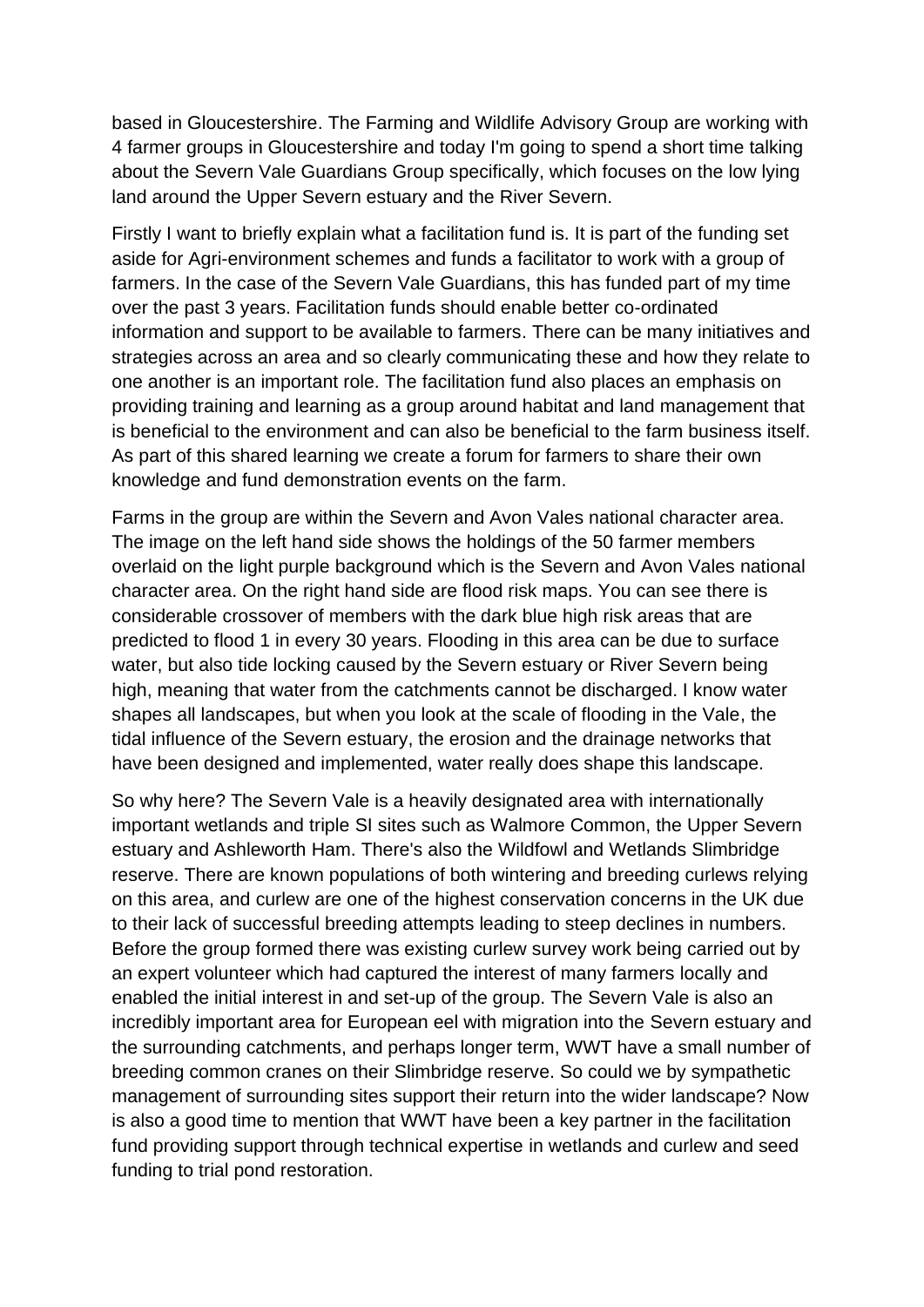What we are looking to discover with the group is how far sustainable land use providing clean water and healthy soils can underpin biodiversity recovery, and along with specific habitat interventions provide ecological connectivity or steppingstones between these key wildlife sites.

The group aims are to look from individual holding level to landscape scale around the management of soils, natural flood management, habitats and resource protection. There is a need to look individually at on farms about how soils can be managed sustainably, watercourses kept clean, and habitat managed in the most beneficial way. This links with work at a landscape scale around waterflow across the wider area, natural flood management and connectivity of habitats.

During the first year of the project there was a recognition that in this area of low lying meadows that are a priority for breeding curlew, there is also a good quantity of floodplain meadow with botanical interest, much more than what is officially recorded or known about. We've been very lucky to have an expert volunteer botanist locally who has been key in highlighting some of these sites for us. So now with the recognition that floodplain meadows can deliver for soils natural flood management, species and resource protection, we've taken on floodplain meadows as a key element of the facilitation fund.

Over the last couple of years we've held events to look at topics such as the complexity around timing of hay cutting both for the benefit of botanical species, but also if there is a risk of curlew being present. We've also discussed management issues such as reed canary grass and how this may alter management of a site. Site visits have included visiting very botanically rich fields which have provided a good opportunity for training on botanical identification, and also areas that may have been less botanically diverse but still with indicator species present showing that the hydrology may be suitable for floodplain meadow habitat and restoration and an opportunity to discuss why it may at present not be showing the species diversity.

On the right hand side we can see a map of the old lowland meadow where the ownership is still across many parties shown by the strips on the map. Here the hay cutting is done over a couple of weeks and this range of cutting dates benefits not only curlew, but also the botanical diversity of the site.

On the right hand side you can see a map of my Floodplain Meadow Partnership ambassador study site which I've been lucky enough to take on over the last couple of years. The knowledge and understanding that I'm building from that is feeding back into that.

Alongside the farmers specific events in the Severn Vale there has also been development of a Gloucestershire Floodplain Meadows Group attended by farmers interested in floodplain meadow management and restoration with a focus on the Severn Vale. The map on the right hand side shows the lowland meadow recorded sites when we started marked up in green, showing them as rather few and far between. But as I've already mentioned we had started to realise that this wasn't the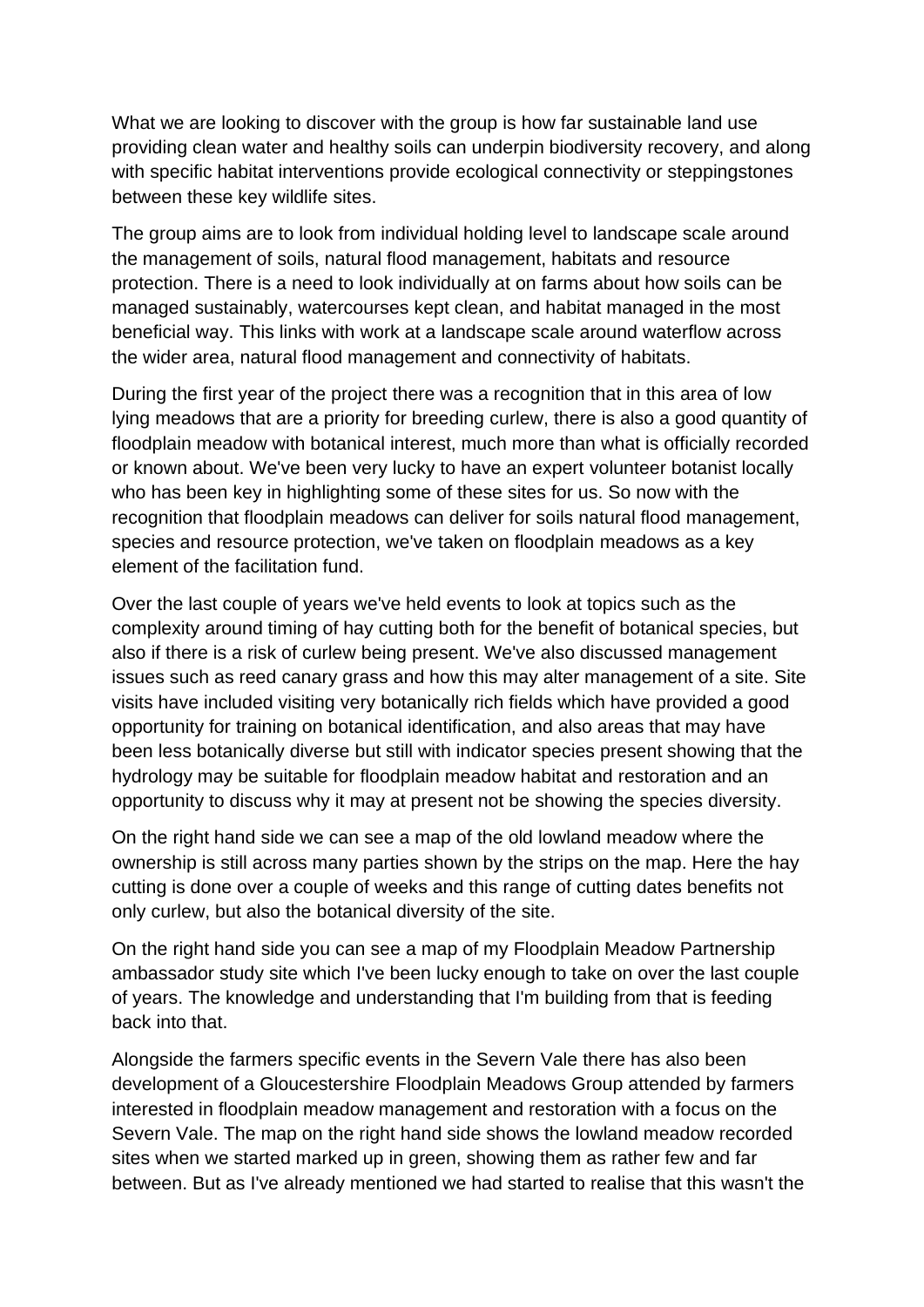case on the ground and therefore the first aim was to identify and protect existing sites. We also want to identify sites where changes in existing management or restoration may be possible and encourage and provide the right sort of support required for this. Working with farmers in the facilitation fund we can establish the permissions required to access land and have an on-going dialogue around the management of floodplain meadows and potential for restoration in the area. One of the key targets of this group has been to ensure that the surveys that we undertake fit with the requirements that farmers have around evidence required for entering countryside stewardship schemes, and to provide farmers with the survey results so that they can use these to their advantage for entering schemes that support restoration or management of sites.

We're also linking with the Gloucestershire Wildlife Trust HabiMap programme which aims to map all of Gloucestershire field by field with UKHAB, a habitat mapping system, on a 10-year rolling programme to mean up to date, good quality, countywide habitat data that can be used to inform restoration projects.

Our work on floodplain meadows and indeed any focus of the group has to fit into the wider picture. We're looking at healthy soils, carbon foot printing, nutrient management, flooding and water movement. Engagement with existing and emerging groups and initiatives such as the River Severn Partnership, the catchment based approach or CaBA partnership, Bristol Water and Severn Trent and looking at how policy is emerging through the agricultural transition period, and hoping to place ourselves and the group membership in a good place to be able to take up the opportunities that are coming out of this moving forward. The group has been involved in a DEFRA payments workshop that will feed into ELMs and through FWAG Southwest have had the opportunity to be involved in the ELMs trial on natural capital reporting.

Over the last 3 years we have built knowledge around the different services that land in the area can provide such as species recovery and natural flood management alongside food production. Going forward we need to better understand how we can best support those farming in the area to deliver these services. How can we use the multiple policies and strategies to value the types of farming systems that we need and look at better integrating the capabilities of the land with farm businesses? One way we're looking to do this is through the Flourishing Floodplains project which has just received funding. The project will fund capital costs of the restoration of priority wetland habitats such as floodplain meadows and ponds in the farm landscape. It will also build local capacity for floodplain restoration and management, identifying donor sites, sourcing suitable equipment and ensuring those working locally have the required knowledge. The project will also enable farmers to better understand and utilise natural capital, how it can underpin a sustainable business that is less vulnerable to fluctuations in prices and challenges posed by the climate. We will also look at how natural capital fits with the evolving funding and markets to support farm businesses. Alongside this we hope to develop a shared vision amongst local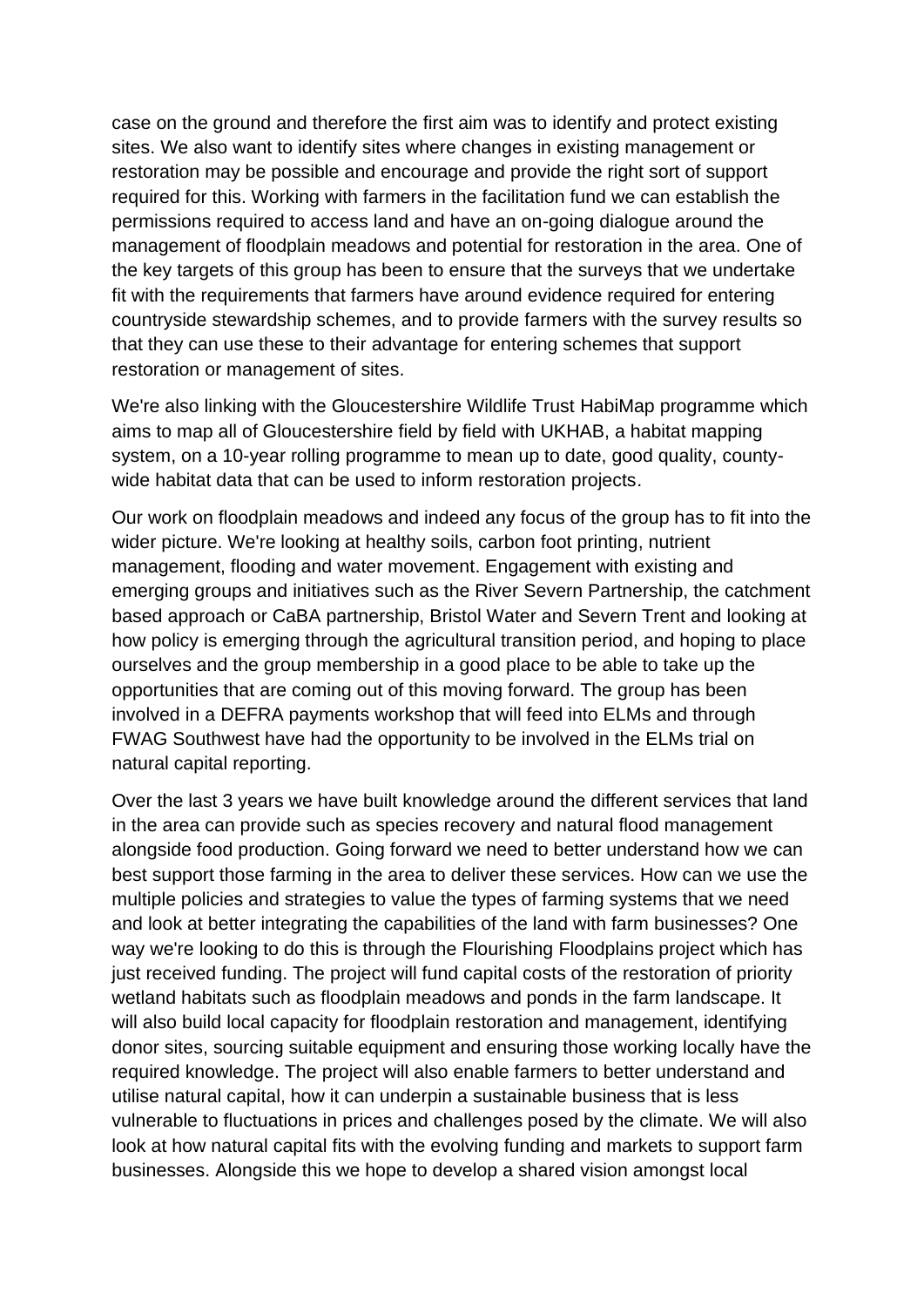farmers and landowners of how nature recovery, flood mitigation and food production fits within this landscape.

Finally, I just want to say thank you very much to the Floodplain Meadows Partnership for having me and a reminder in these photos of how productive these systems can be. Thank you.

Gethin: Thanks Sarah for doing that talk. Sarah is here and will be available to answer questions in the final session. I believe we are going to just do a quick poll next.

So the question is - Are you undertaking any floodplain meadow restoration currently or thinking about it? Simply Yes, No.

Finally in this session we've got Clare Hill who's waiting patiently there. Clare's Director of Regenerative Agriculture at the Farm Animal Initiative. She'll be talking about the floodplain meadow restoration and management on their farm on the River Thames in Oxfordshire.

# **Clare Hill - Floodplain Meadow restoration and management at FAI Farms on the Thames in Oxfordshire**

Clare: Thank you for the introduction. We look after quite a large area of floodplain meadow. I should steel Catriona's map for my presentation I think because our meadows are all on there. We're very lucky to actually have the management although we don't have it under our direct control but of the Yarnton and Pixey Meads meadows which gives us access to the triple SI meadows as well as floodplain meadows on the other side of the river which don't look quite as beautiful. But we have done various restoration work over the years and are looking to do more, which I'll come on to talk about.

So this is our main farm here. On our FBT we are tenants of Oxford University we would have all of this land that goes down towards Oxford and up to Whytham Woods here, but the main bit that we're interested in is this floodplain area. Catriona's would start a little bit further down here and we would have all of this area here that we look after around and then this is Yarnton and Oxey Meads and then Pixey is just here. That Pixey and Yarnton Meads Google marker is actually in the wrong place, that's a field called Kings Lock. The farm is 1200 acres. We're a beef farm. We have had more varied livestock in the past but now we focus just on beef production with both a suckler herd with 90 cows and all of their followers, we take everything through till finish, and also 150 dairy stores. Our reason for concentrating just on cattle are that we also work with large food brands on their regenerative and sustainability strategies and data systems that support those and where they're coming under the most critique or as the farming industry is, is in the ruminant sector, because of the cows and burps and all of that stuff that we all know about. So we made a decision to put all our energy into cattle at the moment. So we got rid of our hens and our sheep which also hopefully will be interesting from the grazing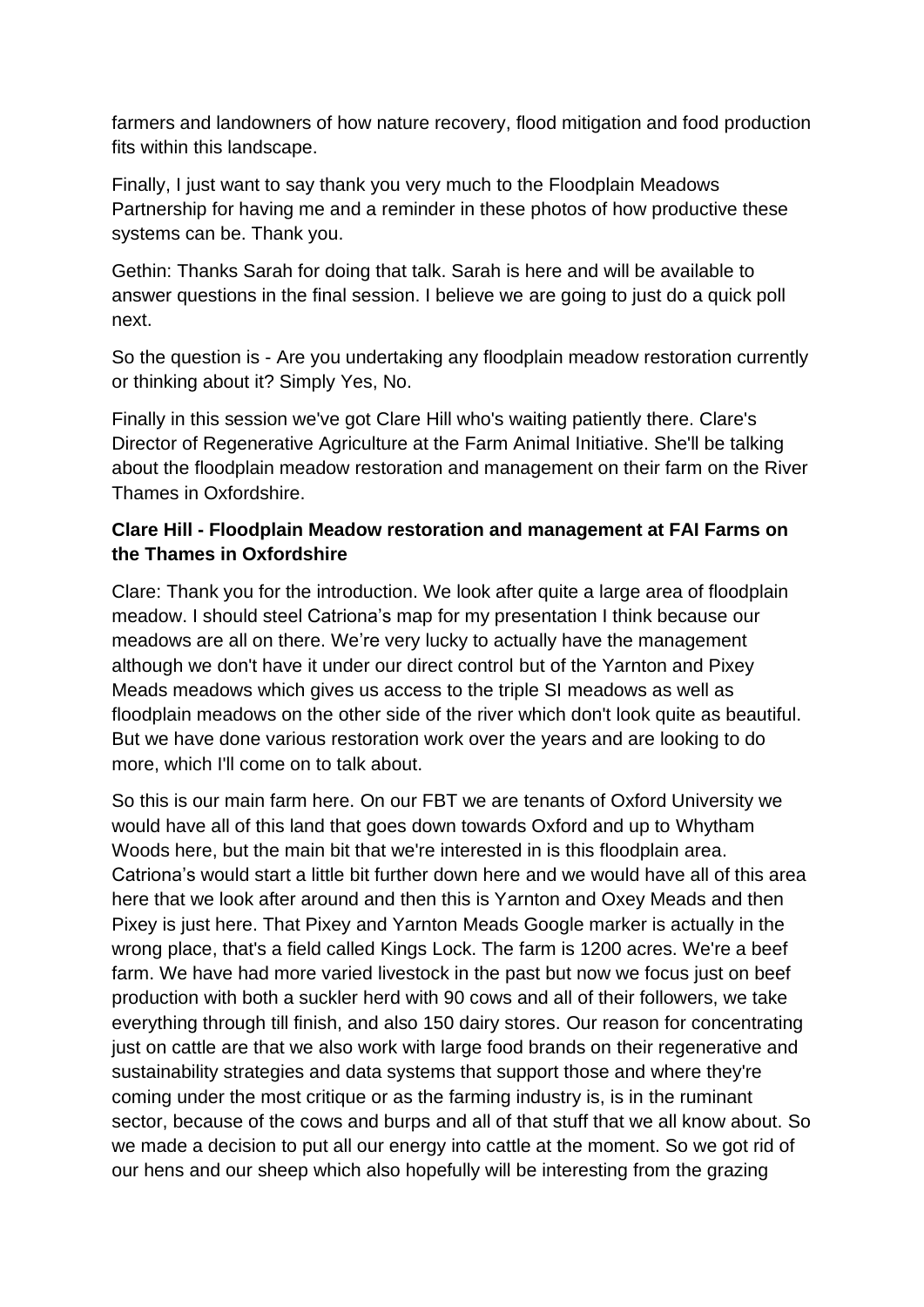point of view on the meadows and more widely on the farm because we also actually have Somerford Mead under our management. So it's known to us as Alison's meadow. So this would be Somerford Mead here, the work that Alison Mcdonald has done over the last 30 years or so which of course showed that aftermath grazing is beneficial and aftermath grazing with cattle is slightly better than sheep. So we kind of take that as our nod towards going more down the cattle route, but also it's for us to focus on ruminant agriculture and the benefits that it can bring. So definitely in the world we've got ruminants wrong in some places. They use feed a lot in America as an example, too many cattle, depleted water resources, lots of pollution, not grazing, etc is not good. Grazing on meadows like we have here and the benefits that they bring both to the biodiversity and to carbon sequestration and the whole cycling ecosystem processes is really important. So what we want to do is focus our energy on looking at improving the benefits of these.

These are wonderful SSSI meadows and a number of years ago I used to view them with almost like what a pain in the backside, and they're there but it's really poor quality hay because we have to cut it too late so the energy value isn't very good. Some are really difficult and challenging, they're not very good access, they're really hard to get to. It's often wet even in the summer, because it's a floodplain obviously, but it was quite hard work. But my perspective has really changed over recent years when I've started to understand much more about cattle health and species diversity and how those 2 things are intrinsically linked and that the more variety we feed, like in our own diets, the better and healthier our cattle are and also the less they eat. So anybody, maybe not in this audience, but others that I would speak to would be fans of sustainable intensification and talk about producing more from less. I say you can feed cattle more species-rich meadow hay and they will eat less of it and grow and gain condition and you'll have to feed them less than you would have of other feed types.

Over the years these meadows here have been grazed more intensively I would say and they don't have the species richness that the other triple SI meadows on the other side of the river have. But that's something that we've definitely looked to fix and we've done a variety of different restoration methods, some of which have worked, some of which haven't. Probably where they haven't worked, there has been some kind of weather related things but I would say often it's come down to our management, I would have to admit. So we've done a number of different things. The use of reseeding. Catriona's got some really good pictures. We would have done something similar to that but mainly picking a few areas, taking the grass down really low, scratching the surface to create a seed bed without actually cultivating and then sowing some kind of purchased seed into those areas. The other thing we have done some of is using green hay, so taking from the triple SI meadow, bringing the hay across the river and spreading that on our land. With those methods that we've done, it was back in a time when we were still set stocking on the farm. I think what we found is that often there was maybe an imbalance between farming and restoration. Of course when we would maybe need to be resting an area and not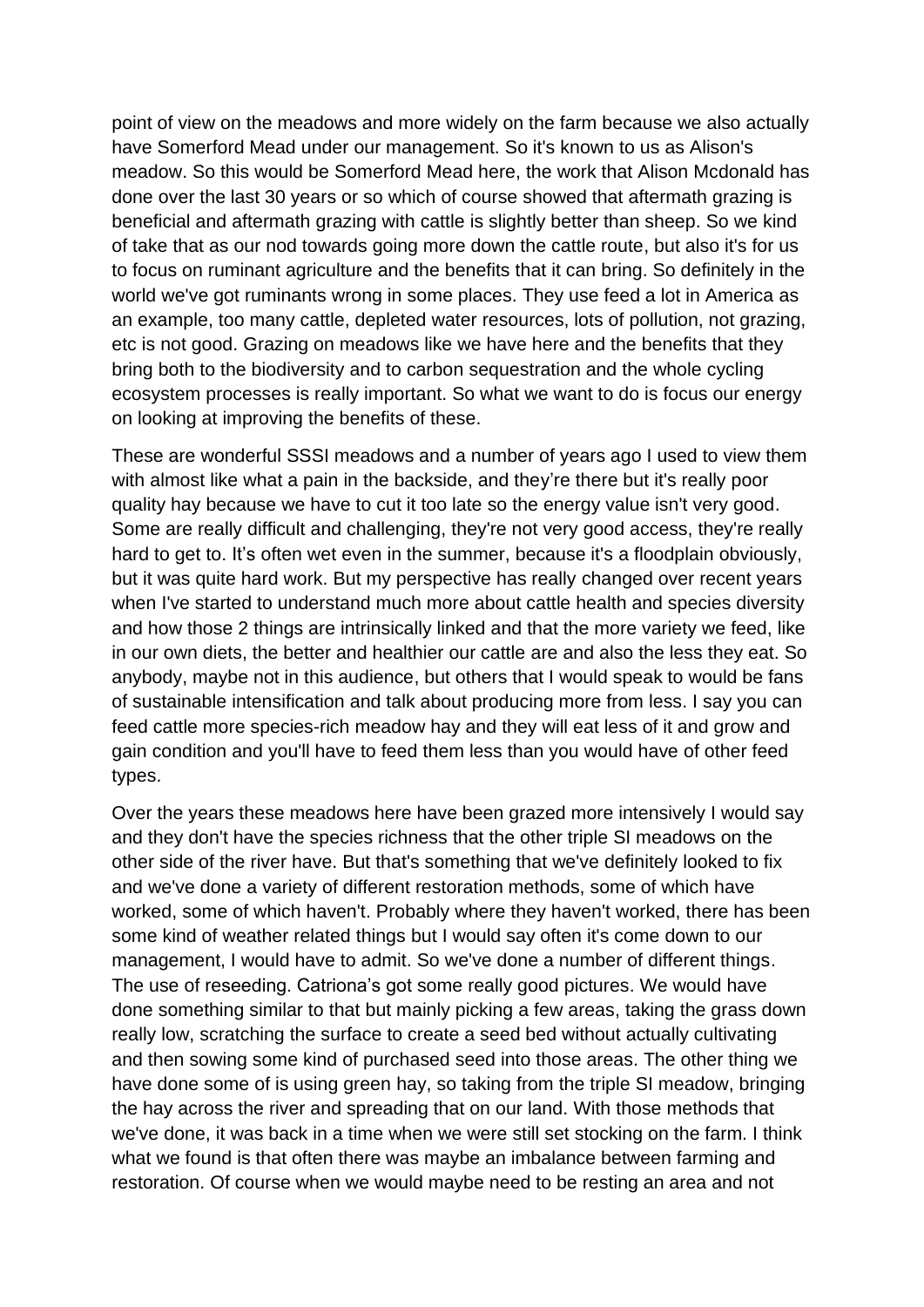grazing it where we had done some of this restoration, sometimes the needs of the farm would overtake that. So if it had been a dry year, for example, and we didn't have enough grass elsewhere, we would end up being like 'oh well, we're just going to have to graze some of those fields because we haven't got grass elsewhere'. But since we started with our regenerative grazing where we're doing the holistic planned grazing or adaptive multi-paddock grazing, or effectively any grazing system where we've grouped our animals up, so a large group of animals for a short period of time, for us that's about 2 days, followed by a long rest period, then we are able to include much better restoration within our management, mainly because rest periods were not something that we may be factored into our thinking previously. What we're learning is so important for the development of species richness. Of course that's why the triple SI meadows have benefited in one way over the years is because we graze them on an aftermath, but they're only grazed for a few weeks a year before getting a full rest. So it's almost like we replicate some of that now, resting depending, we aim for between 3 and 6 months. We don't achieve that on all fields. But because we build that into our grazing planning, it means that if we have to stretch that a bit and graze more frequently, we can certainly avoid areas where we've done any restoration which was something that we just maybe didn't have built in well enough before. One thing that I'm touching on here in our grazing management, what we've also found is across the farm, and I should say that our whole farm isn't made up of floodplain meadow, we do have some higher ground as well although we're in Oxfordshire so nothing's too high, but it goes up towards Wytham Woods where it becomes quite heavy clay up on the hill. We're using the regenerative grazing across the entire farm. But one thing that has really excited us about the combination of these 2 areas of the farm is using the bales from the triple SI meadows with super species richness and using them for our winter feeding. So this is us outwintering on a farm where anybody that had ever worked on or had anything to do with this farm, told us that you'll never outwinter on this farm. But this is us outwintering on the farm and the bales of hay that you see rolled out here are bales from the triple SI meadows. Now David and the botanists amongst us would say that success rates of expecting any of the seeds to still be intact and viable from a hay cut and actually to benefit any new pasture and germinate would be very low. So I don't know whether it is that the seeds dropping out of the triple SI hay that are contributing towards the species diversity that we're seeing in our fields now but in this field we are now seeing huge clumps of birdsfoot trefoil and other plants which we always had in this field, they were always present. So I don't know if it's been a change in our management or the species-rich hay or a combination of both. But we now see huge patches of birdsfoot trefoil and up to knee and beyond height whereas before we would only see them as very shallow, low plants. So that's something that's really excited us and is a way where floodplain meadows are contributing towards the overall benefit and running of the farm. You see these areas here. Don't panic about these, these are slightly muddier areas where the hay bales have been rolled out. But actually what's happened there is the cattle have trampled that in and it's been a great way of feeding the soil microbes with more carbon and all of that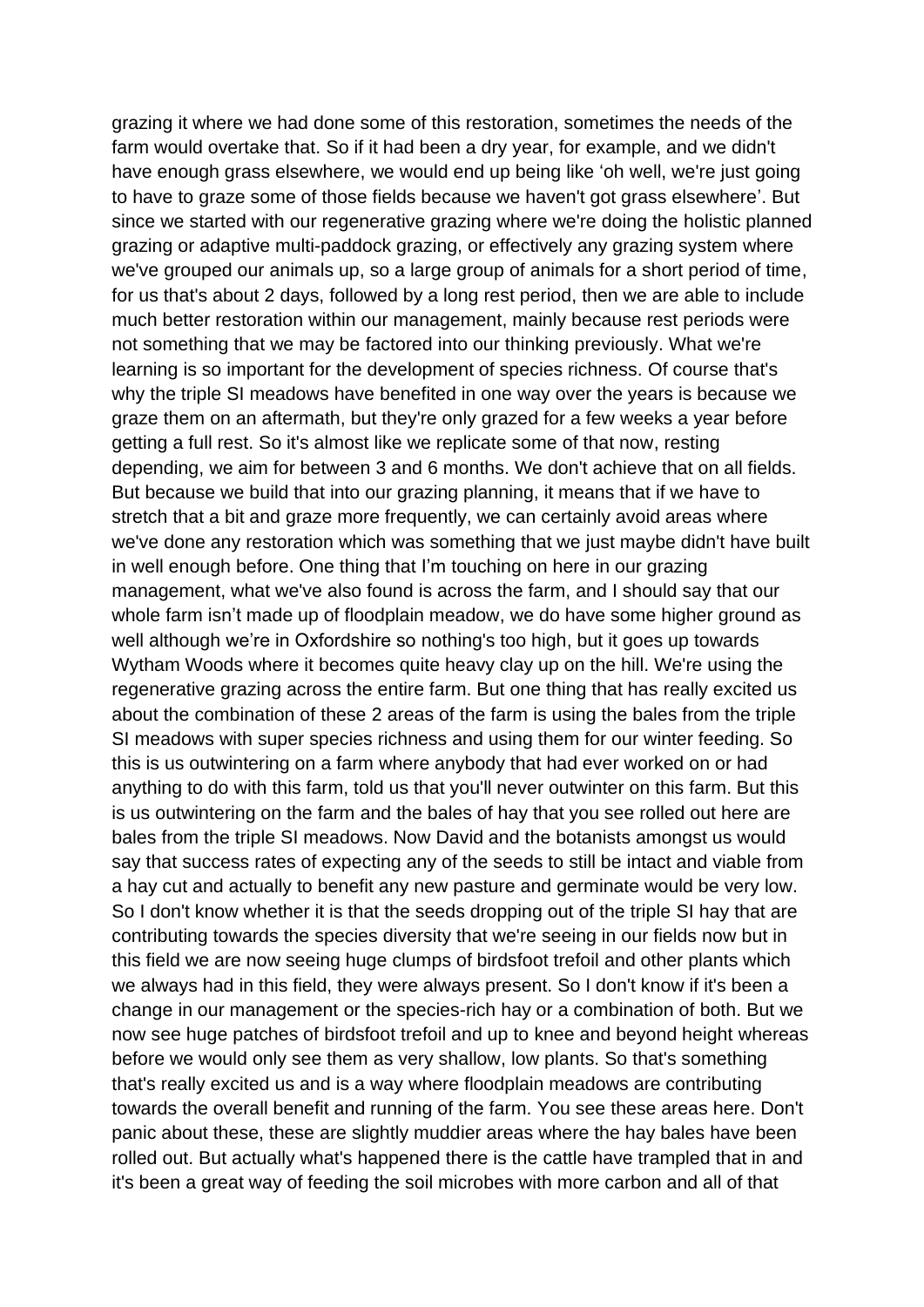now has disappeared and it's waist height in grass and plants and legumes and forbs again. So that's been really exciting for us.

This is just a demonstration of we're just seeing a little bit of the regrowth in the way in which we manage the animals, rotating them round from one cell to the next on a 2 day shift.

This slide here, I wanted to just demonstrate some of the benefits that we're hoping to achieve on our soils. So this is a sample here that we've dug out of Pixey and you can see the almost compost like structure here with the small lumps of soil and quite porous looking, like water could infiltrate through or does infiltrate through, and the roots go fairly deep. We only dug so deep but the roots keep going down. Then when we look at a soil sample at what I would call our side of the river, so the nontriple SI side of the river, you can see that it is much shallower. It was difficult to dig down any deeper for a start. Secondly, that the root zone is just in the first few centimetres, there are some roots that go down but the majority are all up here. So our water infiltration, our carbon, everything is being held in this part here and we've got a big missed opportunity. The lumps of soil it's more cloddy, so the ability for the soil to absorb water is much less. So what we're trying to do with our management is a combination of things, take it from this, back over to this, and improve it further still.

Then because everybody likes looking at pictures of meadows, this is a picture in Pixey meadow which is just great. I should say as well actually we are Savory Institute accredited with their ecological outcome verification. I don't know whether anybody's familiar with that scheme but that comes from the Savory Institute and Allan Savory's work and his subsequent development of a verification scheme. What I love about that scheme is as a farmer is it's the only scheme that anyone comes to the farm and doesn't want to fill in any paperwork. All they want to do is look at the land and it is an assessment of whether the land is regenerating. I find that really exciting. But in that field I showed you where we were outwintering using the triple SI hay that field this year in only our 2<sup>nd</sup> year of being part of that scheme got given the 2<sup>nd</sup> highest score that any field that the assessor has ever given. The improvement in there was absolutely massive in just 1 year which is super exciting and I think one of the benefits, it should be a motivator, it has been for me, it's opened my eyes, this restoration and management of floodplain meadows and actually what they can bring to your farm not just in biodiversity, but economically as well. I know earlier it was mentioned about hay and selling and that's something that we have great demand for. We're selling hay to organic horse feed manufacturers because they want the diversity because it is just so well linked to animal health. It's almost crazy that we're not planting every meadow up as a species-rich one. In fact in our countryside stewardship management we're just entering into a new 10 year scheme because we've just come out of HLS, and species diversity, species richness, is one of the things that we have built into that massively. We want the whole farm to be as species-rich as possible and that's a totally different point from where we were years ago. So for me it's a really exciting time and floodplain meadows are leading the way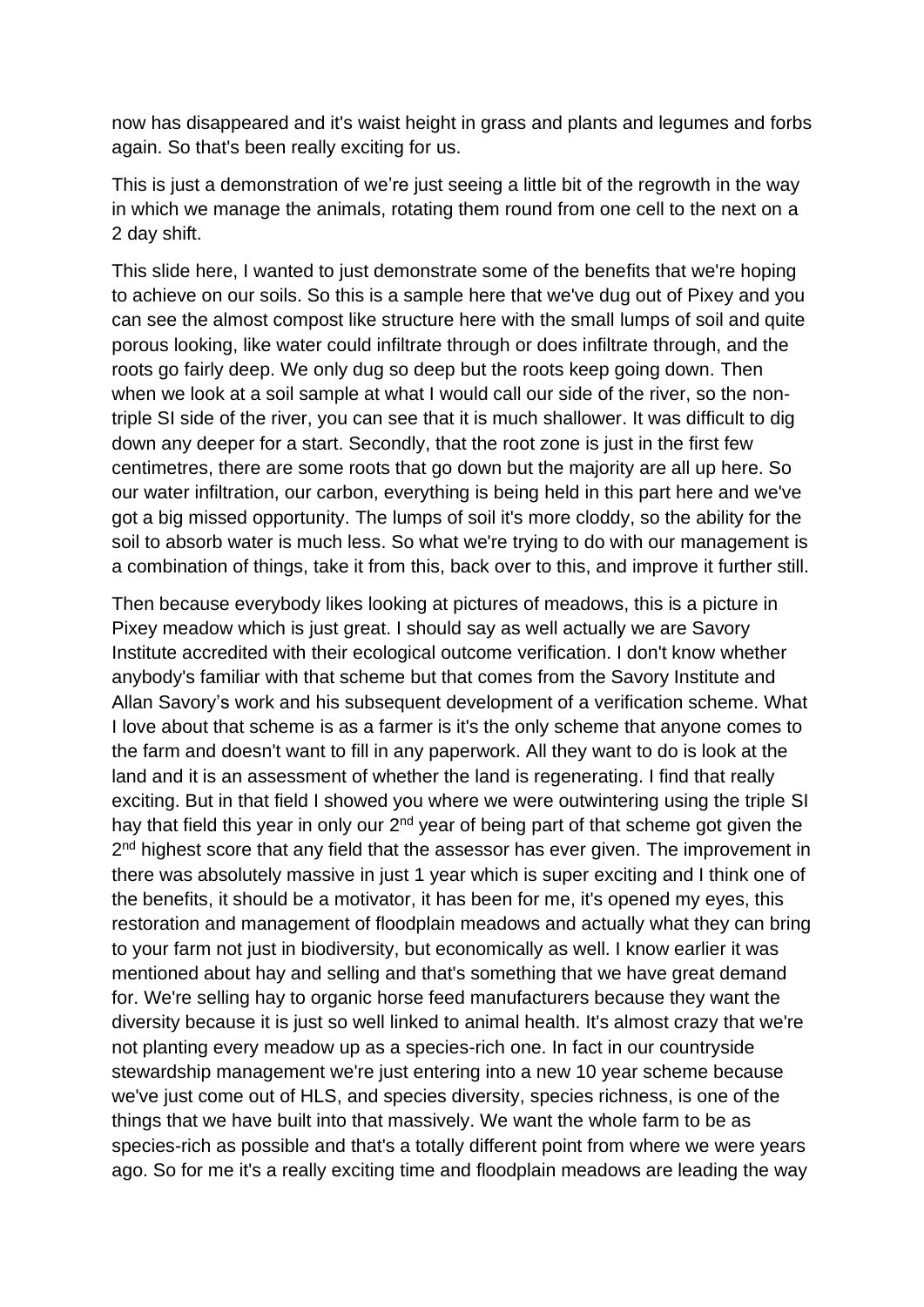for us in our experience and me on my own personal experience with the whole thing. I think that's everything from me.

Gethin: Thank you Clare. That's so exciting to hear, you're doing some great work at such scale on the farm, and really exemplifying that it's less about the cow and absolutely about the how. So well done you and all the other people there at the farm. Right a chance for some questions before we take a quick break. If we can bring all the speakers back on. If we can go to the chat first perhaps, a couple of people have been monitoring that. So if there's any pertinent questions been raised there can we start with those.

# **Questions**

Olivia: There's a question from Ann Cantrell which is – We tend to advise set stocking rates typically at 0.6 LU per hectare for many grasslands. How would your stocking rates compare?

Clare: You've totally stumped me there, that's a great question and it's something that we're just currently working out to make sure that we're clear with people on what we are doing. Basically we've got the same number of cattle that we've always had. In fact we've got more cattle but less sheep, but we worked that out as an equivalent. So the stocking rate on the farm didn't change, just our management did. But we will be publishing those stocking rates soon and over the years how they've changed because we haven't got them. It's a bit silly of me that I don't know that sorry. I'll let you know, get in touch.

Catriona: So we just go with the standard stocking rates that you've suggested.

Alison: I want to say to Clare thank you very much for such a wonderful talk. I'm very excited to hear all the new things that you're going to do on the farm and you've already started to do and thank you for mentioning Somerford Mead. Bye.

Olivia: It was a question really about the future plans. So obviously you're looking at countryside stewardship funding now but going forward, and that'll be different for all of you I suppose, but whether you would look more at the local recovery or if you're actually more interested in the opportunities through the landscape recovery? Or would it be a bit of both? How would you want to shape your approach going forward?

Clare: That's a good question that I don't really have a clear answer to in that we've just gone with countryside stewardship because we had a big financial chunk to replace from our HLS payment, it's worth about £70,000 a year to our farm. So that, like most farmers, is the difference between surviving and not. Most people are talking to us about ELMS and what that will look like with a view to going as a countryside stewardship higher tier, and with all the work that we're doing on everything hopefully putting ourselves in a great position for whatever new schemes look like. So as far as the 2 things you've just mentioned there, I'm not clear. I don't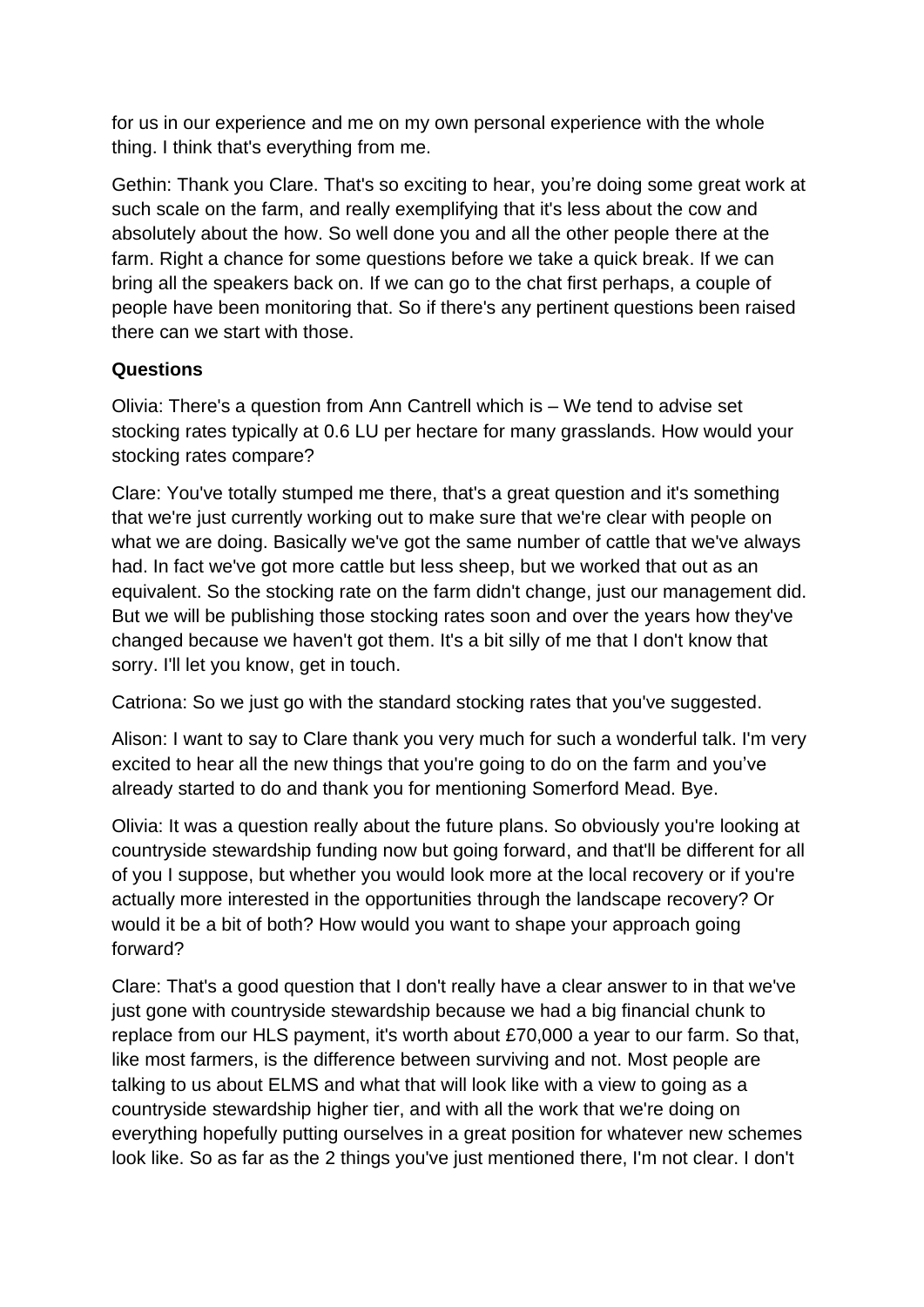know. I'm not going to try and pretend I know much detail about them so that's all I'll say on that.

Sarah: So I think with countryside stewardship obviously we know what is going to be available and the agreement starting now they've said they'll carry on with. But if people want to leave for ELMS scheme they can, but I think it's difficult to know between the landscape recovery scheme and local nature recovery. We don't even know yet quite how the 3 different streams of ELMS, the SFI as well, how they can be layered on top of each other or not. So I think it's just keeping an eye on as and when things come out. Also looking not just at government-based funding but other markets or opportunities that may come out, like the farm soil carbon code that was discussed this morning, possibly biodiversity net gain, things like that. But there is still a lot to figure out about what can be layered up together and what's not compatible.

Catriona: In our area there's actually a lot of development going on. So in fact 2 of our landowners are currently putting in for biodiveristy net gain funding. So similarly there's a kind of mixture of different kinds of funding. The Oxford colleges, for example, that we're working with are funding it themselves. We're also of course, working with much smaller parcels of land of individual landowners that aren't eligible for any of the government schemes because the areas are too small. So it's always going to be a mixture of funding opportunities and self-funding which actually from our point of view is the most straightforward. With the Oxford gardeners, for example, you go in and have a conversation in the lunch break with the head gardener. He goes and talks to the Gardening Committee and they decide they want to do it. With Merton we had the conversation at the beginning of July and we did it at the end of July. So that's the perfect programme from our point of view. Of course around Oxford the colleges own a huge amount of land. So that's the optimistic side of our project.

Gethin: We'll hear a little bit more about ELMS now in the next session from DEFRA. So we'll have a short break.

It's 6.00 so we're moving on to the  $2<sup>nd</sup>$  part of this session and we'll begin with Ellen Brown, Head of Policy (Local Nature Recovery) at DEFRA and she'll be talking about the future ELMS schemes. I'll hand you over to Ellen.

## **Ellen Brown - Future Environmental Land Management Schemes**

Ellen: Hello everyone. I just caught the last bit of that presentation there so it's good to see some familiar faces from the visit I did with Catriona and Kevan out in Oxfordshire. So hopefully we can make this relevant to you. I'm going to go through this relatively quickly because it sounds like from the end of the conversation there that you've got at least a rough idea of where we're going. So I'll try and speed through and leave some time for questions.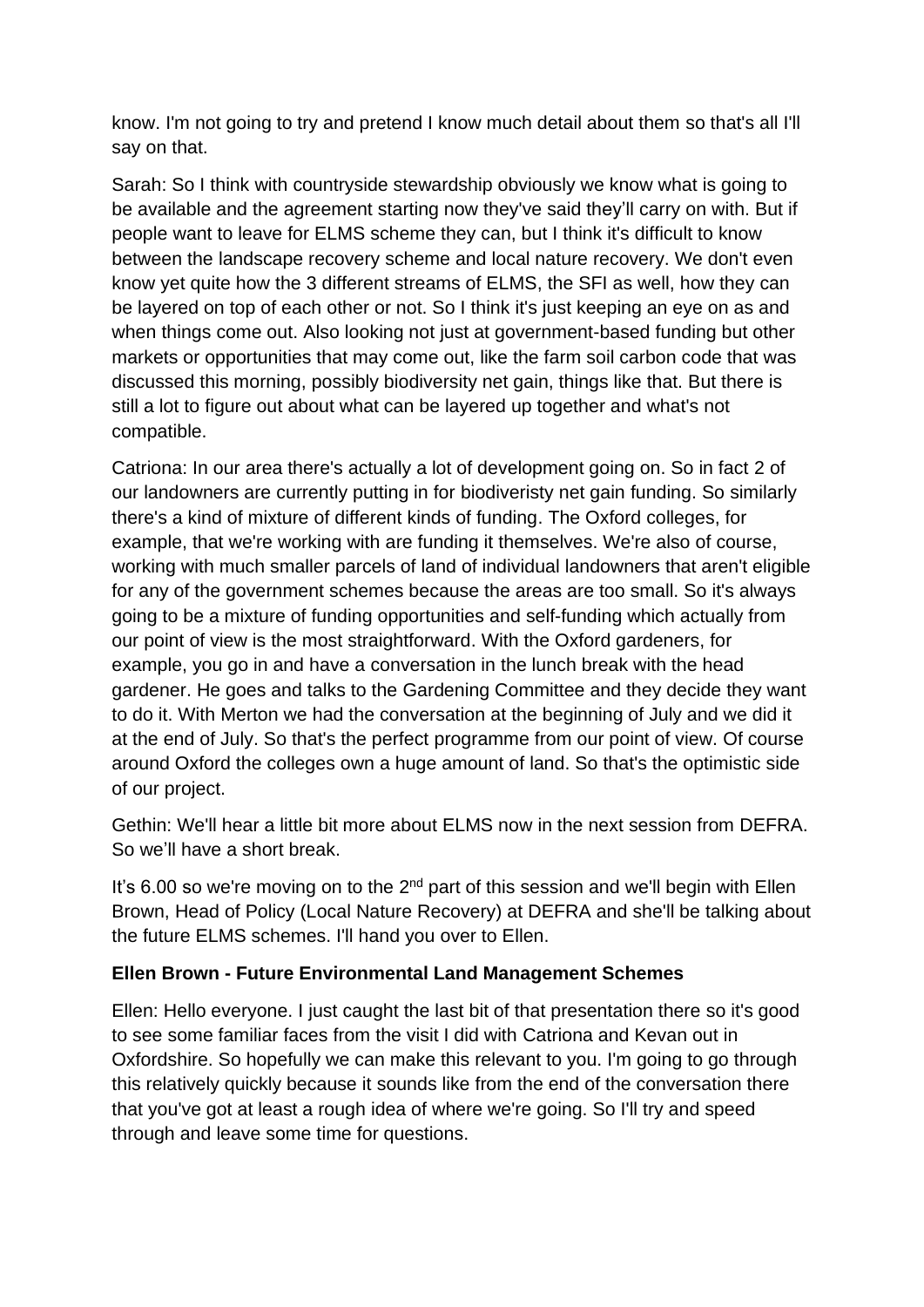So going right back to the beginning what we're trying to achieve with our vision for future farming, it's really about recognising that farmers in this country produce world class food both for consumption here and around the globe. But at the moment we really don't think they're rewarded adequately for the other benefits they provide, everything from managing landscapes where we get clean water from, to protecting us from hazards such as flooding. So our vision for the future sector is one that adequately rewards those environmental benefits. It's of a farming sector that's selfreliant and resilient and a much better relationship between industry and government, and also world class animal welfare standards. So it's great to hear you talking about the animal health benefits of biodiversity before. We're huge fans of the of the One Health approach.

In terms of the public goods that we're looking to deliver through our future environmental schemes, we've got clean and plentiful water, clean air, protection from the mitigation of environmental hazards. So we're including wildfire and flooding in there, mitigation of an adaptation to climate change, thriving plants and wildlife, beauty, heritage and engagement.

So it's great to hear that there's people on the call who are in countryside stewardship. Countryside stewardship is a fantastic scheme, it gets better all the time, it really is quite a mature offer. I think it's fair to say there have been quite a few kinks to work out, but it's improving all the time. Some of you will be aware that it's undergoing a payment rates review at the moment. But we basically want to build on that. We want to take what's good about it into the future, and ditch what has been less successful. With that in mind we want new schemes to be more flexible. We want to design them with the people who are actually using them. We want to take an approach to regulation that looks to support land managers rather than penalising them when we know they're trying to do the right thing and also gives farmers flexibility recognising that they're in the best position to understand what they can and can't do on their land.

These are the strategic objectives for the programme. So securing a range of positive environmental benefits, but also tackling some of the negative environmental impacts associated with agriculture.

The 3 schemes, so these were mentioned before, so there's a sustainable farming incentive, local nature recovery and landscape recovery. So I'll go through each of those in a bit more detail in turn.

So the sustainable farming incentive. Open to farmers. This is where we want to really drive largescale uptake. It's about managing land in a more environmentally sustainable way. We're going to group actions into packages in what we're calling Standards to make it as easy as possible for farmers to identify and understand what's best suited for their land and their business. Initially this is going to be open to just BPS recipients but we're looking at expanding that over time. This is the rollout from 2022 to 2024. So as I said that's the eligibility and we'll improve over time.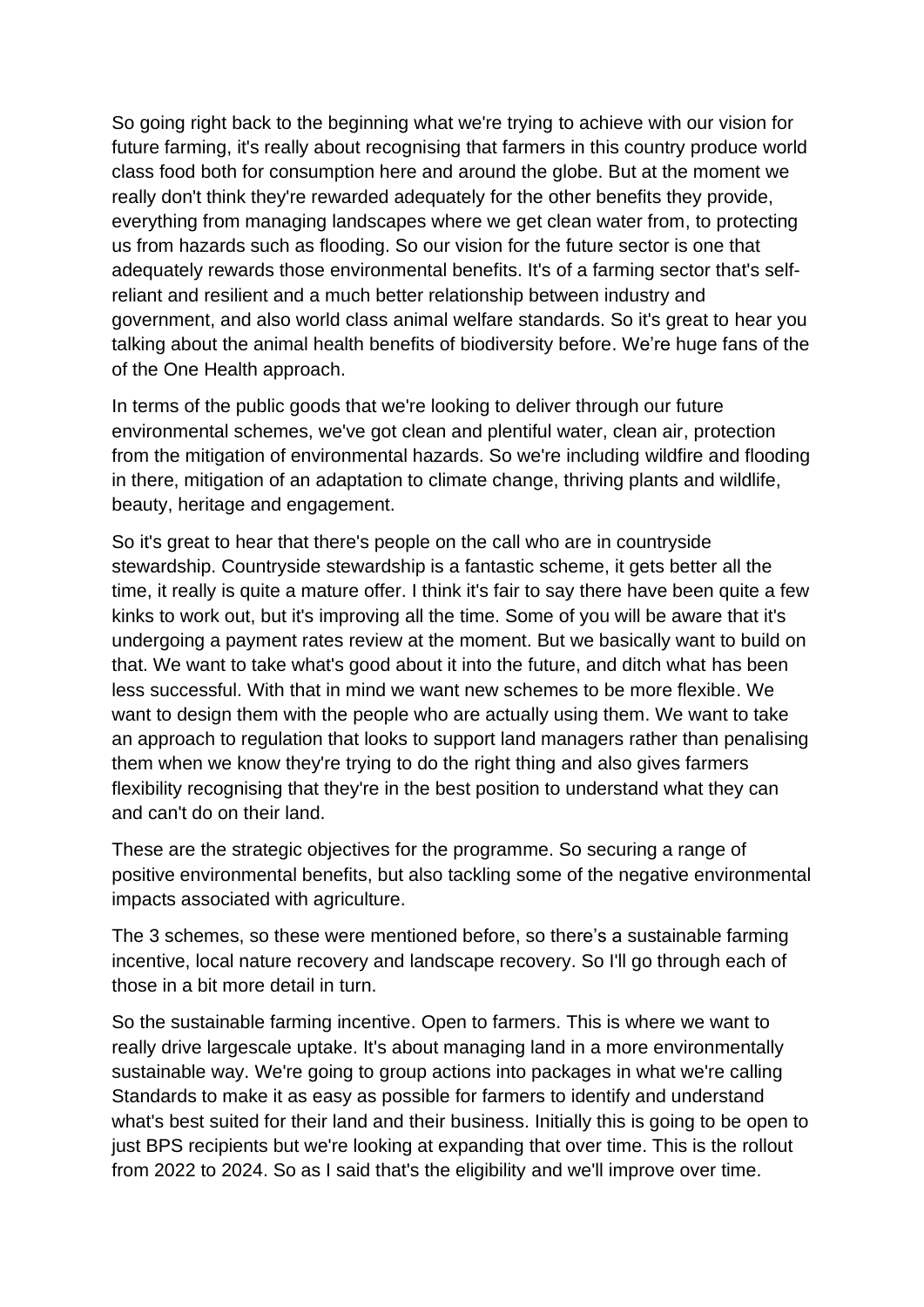These are the Standards that we're looking to include initially as part of piloting. So I'll talk a bit about piloting at the very end but as we go through. This is one of the lessons we learned from countryside stewardship, that if you're going to roll out new schemes piloting first is a really good idea. So you've got those Standards there. Ones that might be particularly of interest to anyone who has floodplains are the ones around the low and no input grassland standards, which we're applying to areas of wetland and damp grassland for actions that are increasing botanical diversity and also providing feeding areas for wading birds and contributing to reducing flood risk.

So after the scheme launches in 2022, as we said, we're going to continue to develop it. So we want to continue to co-design that with the animal health and welfare pathway. We're looking at the inclusion of land management plans and how we can explore how earned recognition might work with agreements. So when you're already part of schemes like LEAF, for example, that already have a Standard, what we can do around that to minimise inspections and things like that. That's all part of developing our approach to monitoring and compliance.

Local Nature Recovery, the scheme that I lead up, so it's really about the right things in the right places. I've listed out the activities there that we could be looking to pay for so that's around creating, managing and restoring habitats such as woodlands, wetlands, freshwater, peatland, heathland, species-rich grassland and coastal habitat, as well as connecting habitats to form networks. So really supporting here the Nature Recovery Network and local nature recovery strategies, which I'll talk about in a minute. Other actions include natural flood management, species management and the management of designated sites.

These are some of the elements of the scheme. So we want to make sure we're drawing effectively a golden thread between what we want to achieve at a national level, so drawing our targets from the 25 year environment plan, right through to what people do on the ground, factoring in local stakeholder views. We want to make sure that this dovetails with local nature recovery strategies which are the new system of spatial planning for nature set out in the Environment Bill, just currently making its way through Parliament. It's also about recognising that lots of land managers are already doing amazing things for the environment and we want them to keep doing so. So firstly we want it to be a smooth transition from existing schemes from countryside stewardship through to ELMS schemes, but also continuing to pay for maintenance of those public goods. So it's not just about creation, it is about rewarding on-going maintenance. It's also about facilitating collaboration where this can deliver improved outcomes for the environment. Something that is a bit of a misconception here, which I'm not sure where it comes from, but some people get the idea that that local nature recovery is just about group agreements. That's not the case. We think that local nature recovery is going to be almost entirely individual agreements in the same way that countryside stewardship is now, but the point is that we want to be able to incentivise ways of linking those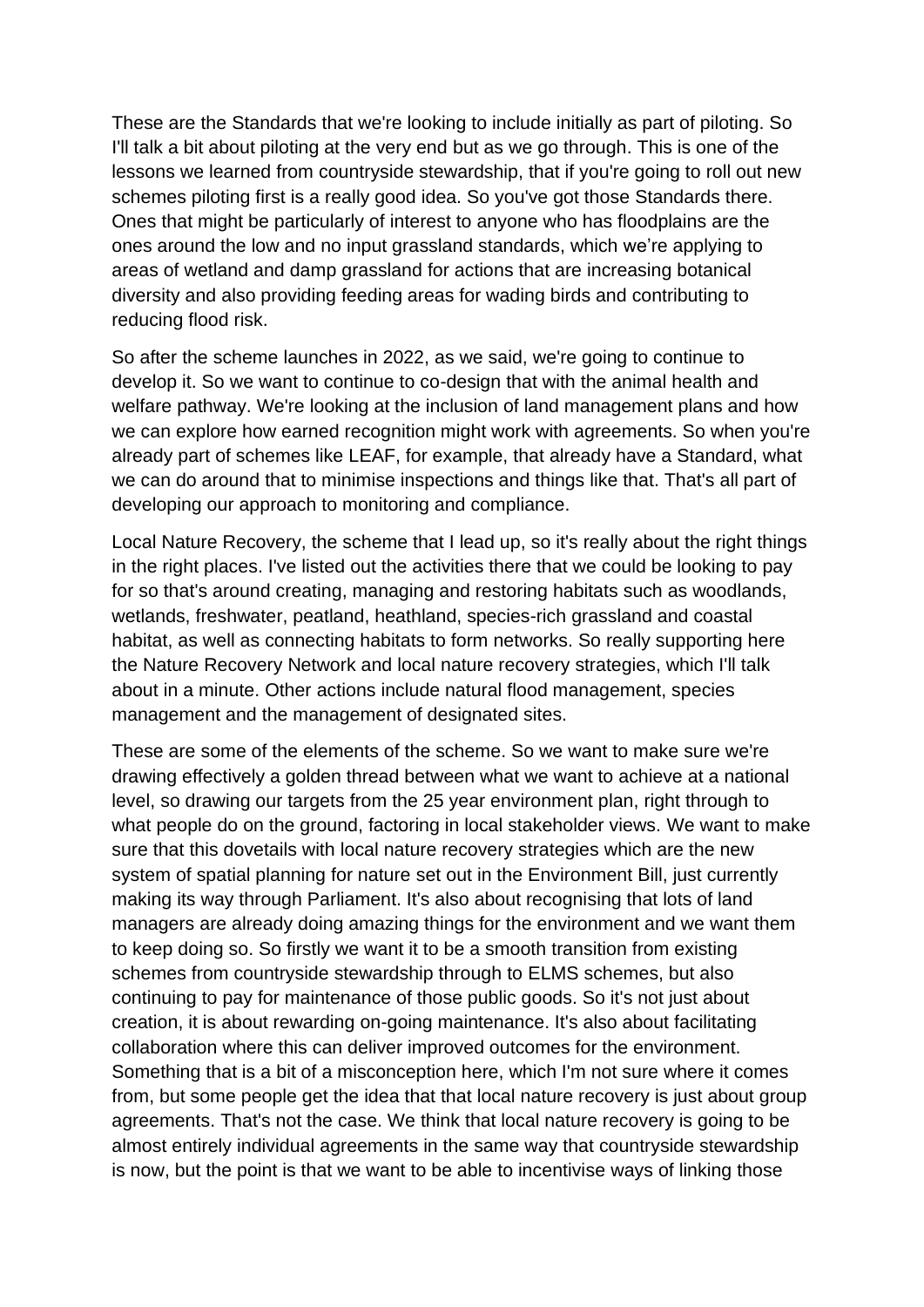agreements together in the sense of linking outcomes. So whether you want to achieve something at a catchment level, or whether you want to do a wildlife corridor, it's about co-ordinating action as opposed to binding people together in agreements. I'm happy to expand on that if I've not made that make sense. As I mentioned before the management of designated sites is really important here. So that's a map of triple SIs in England. We know that there's a lot of work to be done to get those in favourable condition.

Next steps on local nature recovery. So we're going to be continuing to work with stakeholders this year. We're analysing the results of the pilots we did on local nature recovery strategies. Some of you might be aware that that's out for consultation at the moment. There's also lessons learned on gov.uk. Then we're looking to publish more information in the coming months.

Landscape recovery finally. So here we're talking about long term land use change projects. So largescale tree planting, peatland restoration, saltmarsh restoration and that's going to be a competitive process. Some of you might have taken part in the market engagement we've done around landscape recovery more recently which is about looking at opportunities for landscape recovery pilots and really trying to start to understand what the potential is out there. So we've committed to launching at least 10 landscape recovery pilot projects between 2022 and 2024. The theme for that first wave is around recovering and restoring threatened native species and also restoring streams and rivers. What we also did as part of that market engagement that I wanted to show you is we did a bit of a mock-up of the types of projects that could come under these pilot projects so based on entirely hypothetical situations. This is one example of a floodplain project. Those are some of the environmental benefits that we'll be looking to achieve from that and some of the actions that we would expect to be taken to achieve some of those benefits. So around remeandering rivers and streams, woodland where suitable and potentially some limited amounts of grazing there.

This is our timeline. So tests and trials which hopefully everyone's heard about is our programme where we're working with farmers and land managers to design elements of the scheme. That's been running since 2018. Some really interesting projects around things like payment by results and other innovative payment approaches. I'm particularly interested in how they engage with local communities. So we've got some really interesting projects in the Broads and elsewhere.

Sustainable Farming incentives. So we're piloting that over the next couple of years with early rollout from next year. Local nature recovery will pilot starting from later 2022, phased rollout from 2023. Landscape recovery pilot starting from next year, phased rollout from 2024. Worth mentioning that countryside stewardship continues to run alongside that as I think someone mentioned just a bit earlier. Last countryside stewardship agreements can be applied for up until February 2023, with the last agreement starting on 1<sup>st</sup> January 2024. So you've got options there to consider what's right for you at the particular point in time depending on farm business cycles.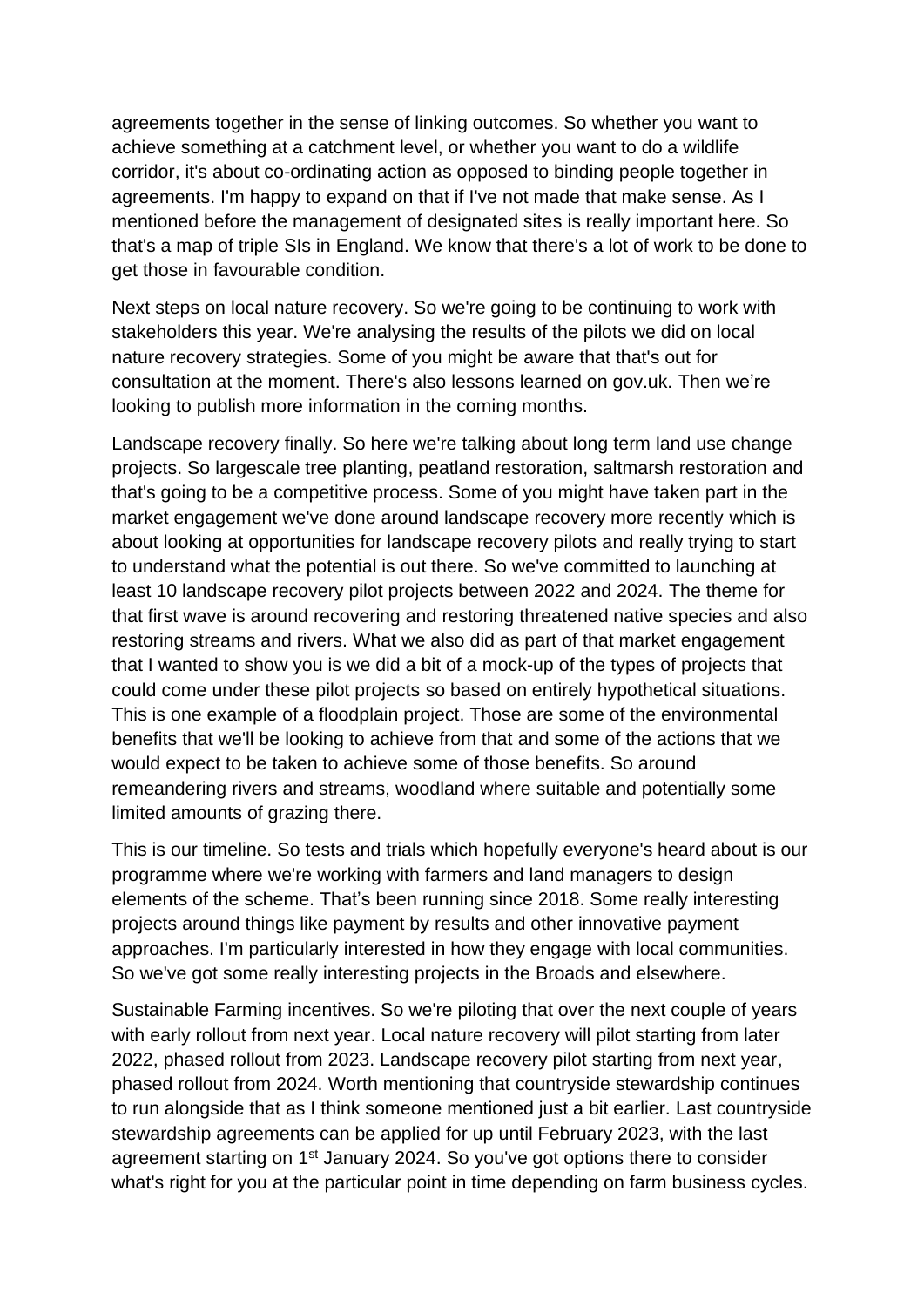I also just wanted to mention as well that, as I'm sure you've seen in your conference, existing schemes really do support work on floodplains. These are just 2 really fantastic projects that I'm sure you have more information about than me but I just wanted to mention them because I think they're particularly exciting in terms of the way that they have really taken a partnership approach, and engaged with government, with local stakeholders, different land managers. I think they've both been so impressive and it really demonstrates what can be achieved when we can get government and the farming sector and the ENGOs all working together.

Finally, I think as I said, further information is coming on the schemes. So we've had a big push from Wildlife and Countryside Link today in looking for more information so we really appreciate that there's a real hunger for information on new schemes. You can sign up to our DEFRA e-alerts and keep an eye on our landing page which has a lot more information, blogs, etc if you're interested in more information. That's it from me.

Gethin: Thanks Ellen for keeping so well to time. You can keep a note of any questions for Ellen after and we'll move on to Caroline O'Rourke who is going to talk about some work mapping floodplain creation and restoration opportunities in Gwent, Southeast Wales. Caroline has a particular interest in floodplain meadows and in her free time acts as a voluntary ambassador for the Floodplain Meadows Partnership.

# **Caroline O'Rourke: Resilient Floodplains Gwent: Mapping floodplain creation and restoration opportunities in South-East Wales.**

Caroline: Hi there I'm Caroline O'Rourke. I'm Senior Ecologist at BSG Ecology and also a voluntary Floodplain Meadows Partnership ambassador in Southeast Wales. So I'm going to run you really super quick through a mapping project we did earlier this year called Resilient Floodplains, Gwent. So this was essentially an opportunity mapping exercise for areas where floodplains could potentially be restored in Southeast Wales. It was a joint project between BSG Ecology the consultancy I work for and the Floodplain Meadows Partnership. It was commissioned by Natural Resources Wales. So NRW are taking what they call a place-based approach to the sustainable management of natural resources and conservation projects. So since the introduction of the Environment Wales Act back in 2016 they've divided Wales up into 7 regions which they call Operational Areas and each of those areas has an Area Statement which sets priorities for certain conservation actions in those areas.

So this project was in the Southeast area. So you can see that on the right hand side there and within that Area Statement enhancing floodplains is one of their priorities. They want to do what they call build resilient ecosystems. So that's about creating largescale properly functioning ecosystems that are well connected and can help support climate change adaptation and mitigation. So we built a GIS model to help NRW do a high level identification of areas where floodplain habitats could be created or restored. It was quite a broad approach so we were looking at floodplain meadows but also floodplain wetlands and woodlands. Essentially this project was a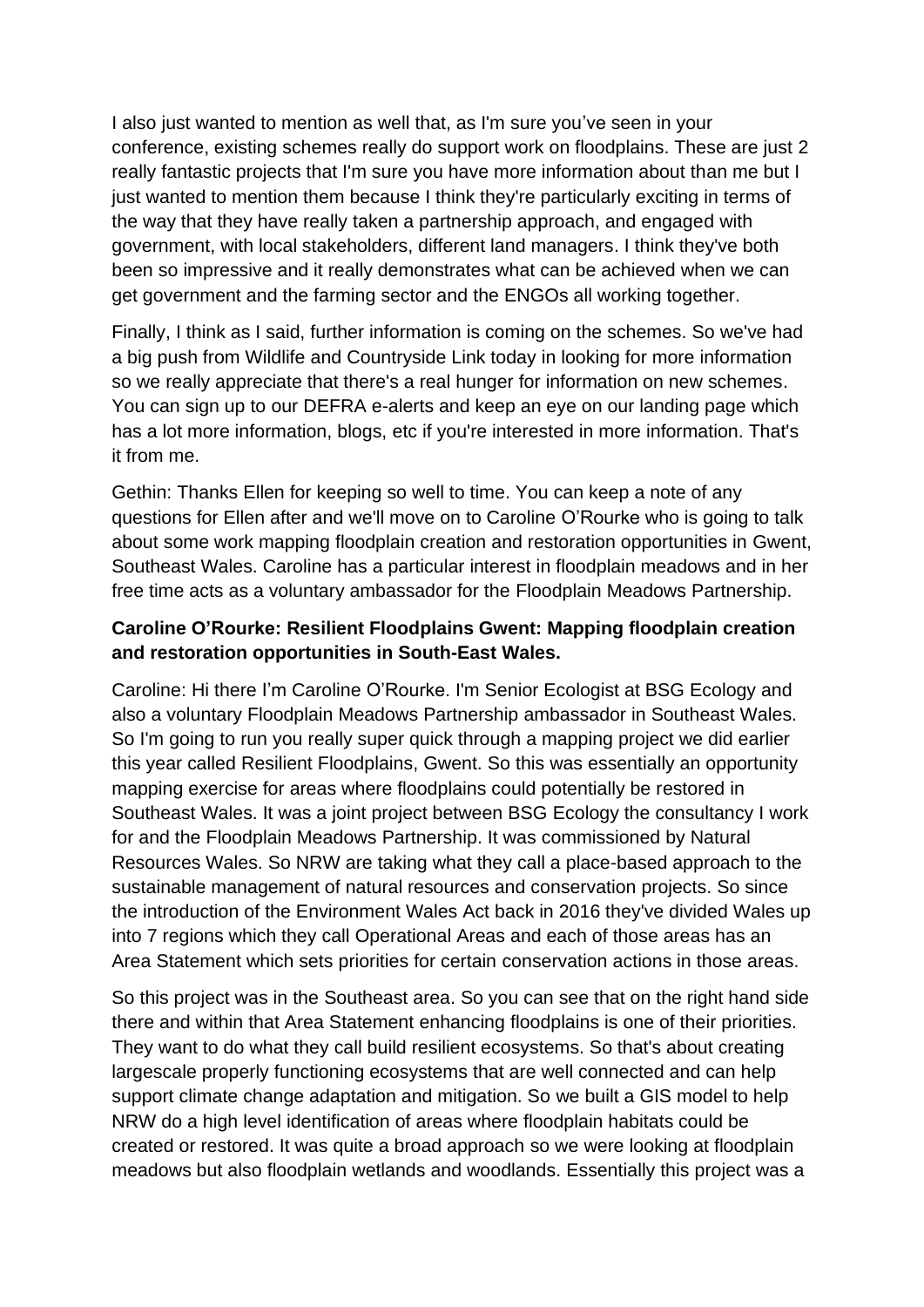desk-based high level way for NRW to be strategic about where they're looking to restore floodplains. So where enhancing them could be most effective in Southeast Wales by not only looking at where it might be physically possible to do that, but where they would get multiple ecosystem service benefits as well. So where can we target our limited resources to get the most benefit for the most people essentially. So that's the main driver of the project.

So how do we do that? Now this is a database project so it's probably not as exciting as hearing about grazing and actual on the ground stuff which is really nice to hear. I really enjoyed those. So I will try not to bore you to tears, but it is a database project so you've been warned, but it's only 10 minutes. So our study area was flood zone 3. So that's the 100 to 1 or greater chance of flooding from rivers in any one year. So you can see that illustrated on the map there. So we clipped that dataset to the boundary of the Southeast Area Statement and we use that essentially as a cookie cutter to extract information from national and regional datasets for the analysis. So, for example, one thing we did is we used it to extract habitat data. So NRW have got a complete set of phase one habitat data for the whole of Wales. I'm not sure if England has the same, I don't think they do, but it's a really useful dataset if anyone is interested. So you can see that actually the baseline situation in the floodplain at the moment is pretty grim with improved grassland overwhelmingly dominating and then the next couple down are buildings and arable. If you look up at the top there you can see the meagre amount of semi-improved neutral grassland and woodland that are currently mapped. So it doesn't look brilliant at the moment. So we designed a GIS model, so I've tried to visually represent this for you rather than me rattling on about data. So essentially we looked at 3 different factors. The 1st factor was biophysical suitability for various habitats. So through the work that the Floodplain Meadows Partnership have done over the last decade or so, we know that certain NVC communities and certain habitats have got particular niches in terms of water table height, water chemistry, soil type, that kind of thing. So we looked at what those were for specific habitats and we looked at what those niches were. Then we looked around for datasets that would show us where those conditions exist essentially. Then we built a model that showed us for each of our target communities where those factors coincided. So the model would then tell you you've got suitable pH, you've got suitable water table height, you've got suitable soil type. Where those coincided would come out as a higher suitability for the target habitat essentially.

So this is a visual representation of the model to show the thinking essentially. So we looked at those different factors, water table height, pH and we looked around for where there were existing datasets that included those things. Where there wasn't a direct correlation we looked for a proxy. So, for example, for water table height we used a proxy and then for a factor that was coincidence of NVC community constants we modelled our own dataset using BSBI data which was really helpful. So that's that. So for each of those factors we then filtered down to the suitable criteria for each one. So we had water table height for MG8, water table height for MG5 and we ran an overlay analysis to show where those factors coincided. Once we'd done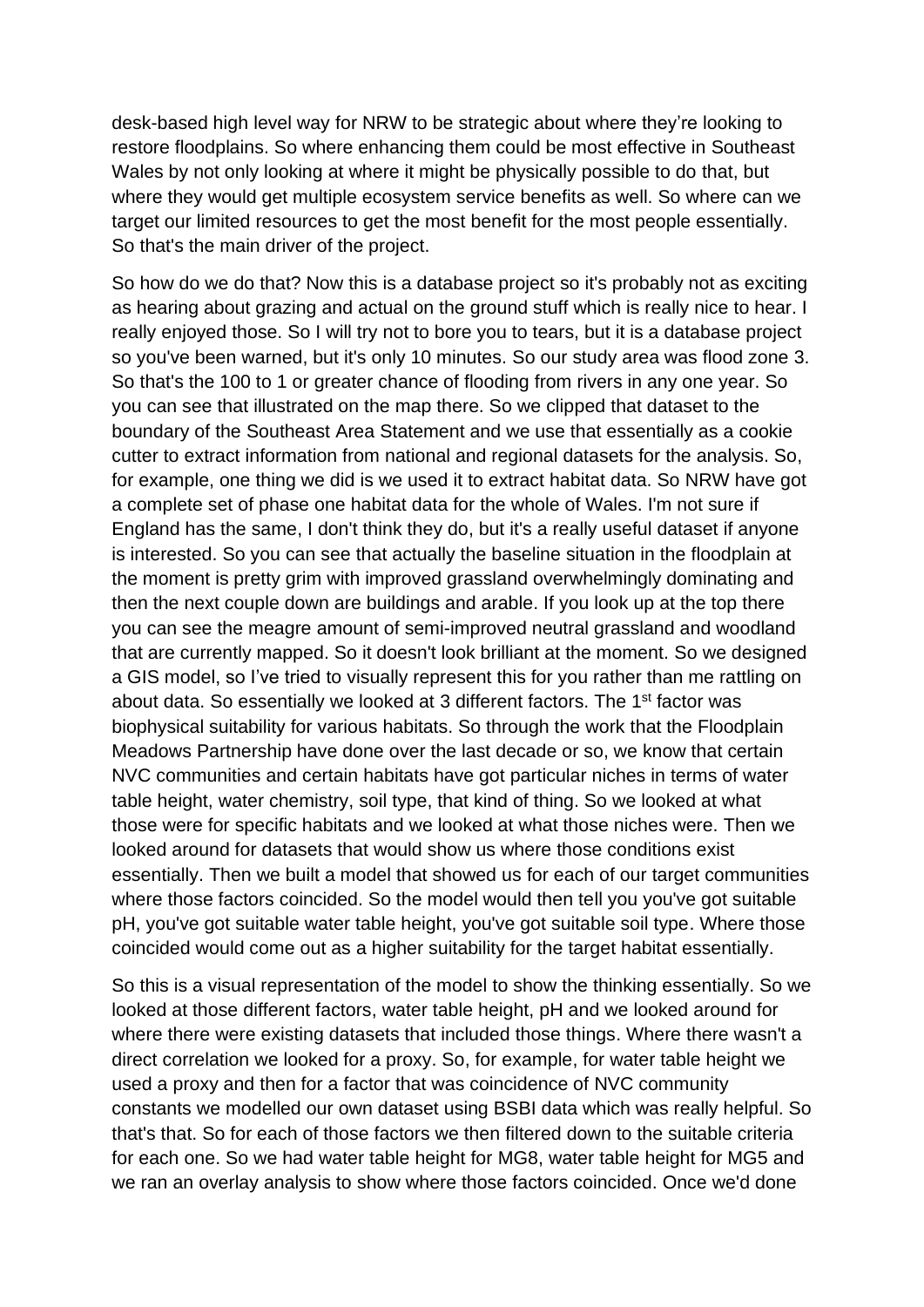that we excluded areas that were somehow constrained, so any sort of constraint to habitat creation or floodplain restoration, such as existing development or areas of existing priority habitat that it wouldn't be appropriate to interfere with, they were removed from the model. Then we were left with what we called an opportunity space, so an area where there were multiple biophysical factors that are amenable to creating each of the target habitats.

So that's an example of the GIS output. So essentially a set of maps that show levels of suitability through each habitat based on those biophysical factors. So the more positive factors for a particular habitat, the higher suitability it comes out in the model. We chose particularly to run this as a separate model from the prioritisation exercise that we did later so that it could be used as a standalone resource. So if you were to, for example, have a parcel of land that became available for habitat creation you could use this to look up which would be the most suitable habitat to target in terms of creation. So then once we'd worked out how suitable particular areas of land in the floodplain were for certain habitats, we did a prioritisation exercise. So there were 2 factors then combined with the biophysical suitability. So the first was, in which areas are certain ecosystem service benefits likely to be either practically able to be delivered or would be most beneficial to be delivered? So for that again we cast around to see what existing datasets we could use to interpret that and there's been quite a few projects by NRW and other organisations that have looked at areas where there's potential for reconnecting the floodplain, where there is potential for flood water storage, improvement in water quality, improvement in habitat connectivity. So all these factors we collated them and then we ran another overlay analysis which basically shows the more of those factors that coincide in one area the more likely it is that you're going to get multiple benefits. So those were classed as highest priority. The 3<sup>rd</sup> factor we used was potential influence over land management. So areas that were either owned by NRW or had some sort of environmental stewardship scheme so there's an existing relationship with a farmer, or areas owned by wildlife trusts or other organisations that are somehow likely to want to be involved in habitat creation or restoration schemes because that makes it more likely that you're going to be able to deliver this. So that was then run into a 2<sup>nd</sup> model and there's another diagram that shows you the workflow there. So these are your different ecosystem services here from various sources via another overlay analysis. Then once we'd run that 2<sup>nd</sup> model we filtered it down to a list of priority sites for NRW to assess. We did that by using areas of contiguous high or very high priority from the model that were a hectare or more in extent essentially. Then we went and consulted with NRW so that any local knowledge that wasn't available in the datasets could be factored in. So there may be some reasons that it's not appropriate to create habitat in certain areas that you just need to know someone who knows the land locally to do that. So we went through that consultation process and ended up with a set of priority sites for feasibility study going forward. So there's the biophysical suitability model there and there's the prioritised version. So you can see the priority sites highlighted in blue with a spotty hatch there. So we ended up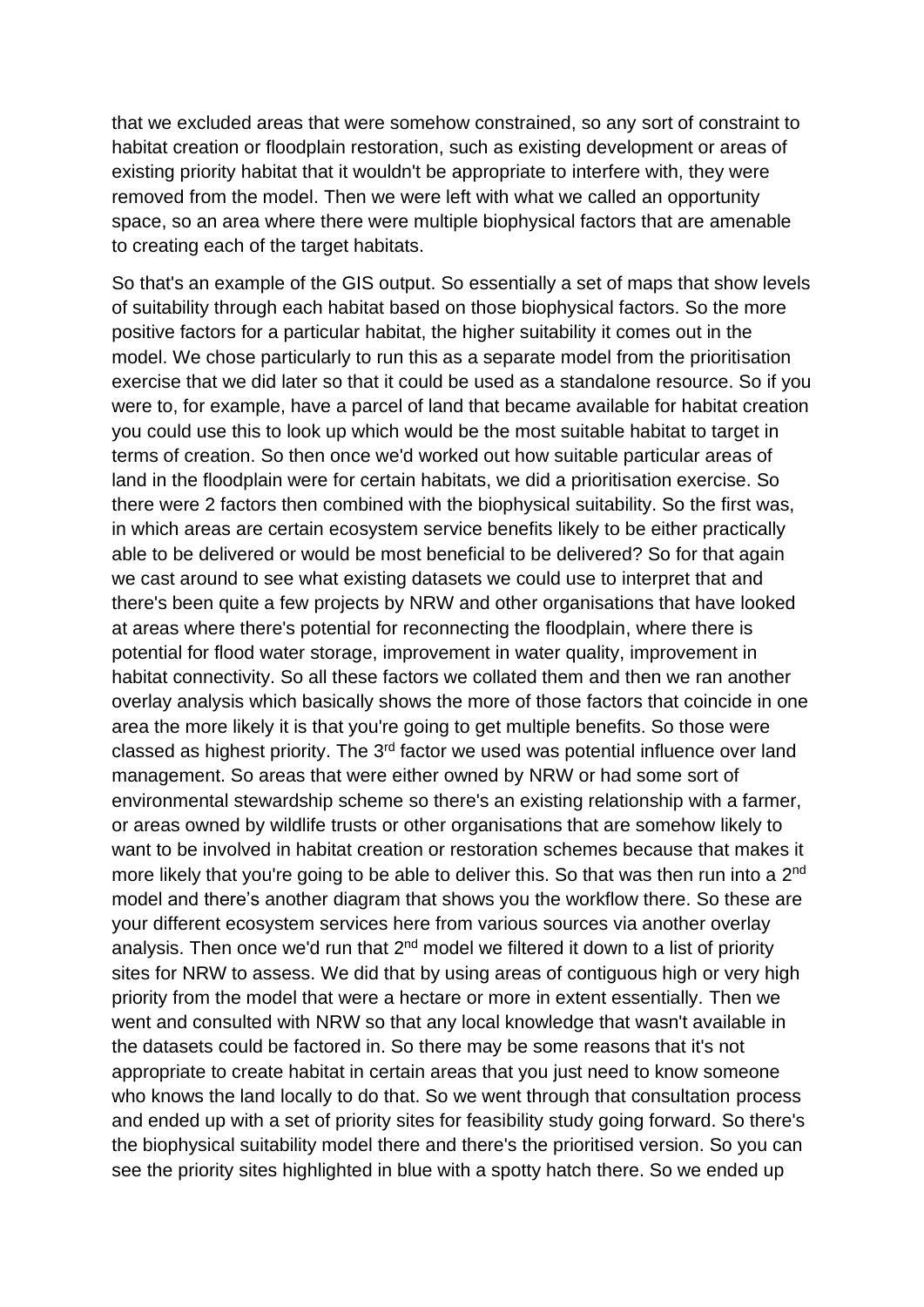with 29 priority sites overall, mostly in the Usk and the Wye catchments on the east of the study areas, so the pink and the green there. So that's 23 for grasslands and wetland, and I think 6 for woodland there.

So the next steps in this project. So those sites they cover about 400 hectares overall which if we go back to our baseline if we were to create floodplain habitats in all 400 hectares, it would be a significant improvement, you could double the amount of woodland or quadruple the amount of grassland so that it could be a really big thing. But obviously that depends on resources and availability. There's some sites that are about a hectare but there's also clusters of sites that add up. So you could progress the project on either a single site basis or a catchment basis depending on the resources available. But obviously it's essentially a desk-based exercise and the model is only as good as the data that goes into it. So the very first step that we need to progress is to go out and ground through some of these sites, so take some soil samples, do some vegetation surveys, see how that matches up with the data that we've used and that will then feed into a feasibility study prior to any actual habitat intervention.

So that's a really, really quick whistle-stop tour of our project. We also did a really high level ecosystem services assessment where we showed that if we took areas of improved grassland and converted them to floodplain, wetland, woodland or meadow that there would be a significant uplift in ecosystem service delivery in monetary terms as well. So that could potentially be the basis of future environmental land management schemes for NRW. It's very early days but it's essentially a signposting tool for where potentially resources could be focused in strategic decision-making essentially.

So my details are there. If anybody wants to hear a bit more I'm happy to chat to anyone, give me a call or an email and that's it from me.

Gethin: Thank you Caroline, it's not boring at all. It's really important work in helping to target resources, effort, money, it's great work. So on to the final talk of this session and that's Dr Irina Tatarenko who is the Research Manager for the Floodplain Meadows Partnership and she's going to talk about getting back the lost hay meadows.

# **Irina Tatarenko Getting back the lost hay meadows - a three-year study into floodplain meadow restoration activity in the UK.**

Irina: Good evening everybody, tonight I wanted to tell you about our work we did on the Floodplain Meadow Restoration Project in England and Wales as a part of our partnership activity funded by the John Ellerman Project. The data was collected by myself and Emma Rothero over a 3 year period and this talk was designed as a summary for what we heard about.

Here is our project and the locations showing in blue they were existing floodplain meadows, ancient floodplain meadows and the green dots are the restoration fields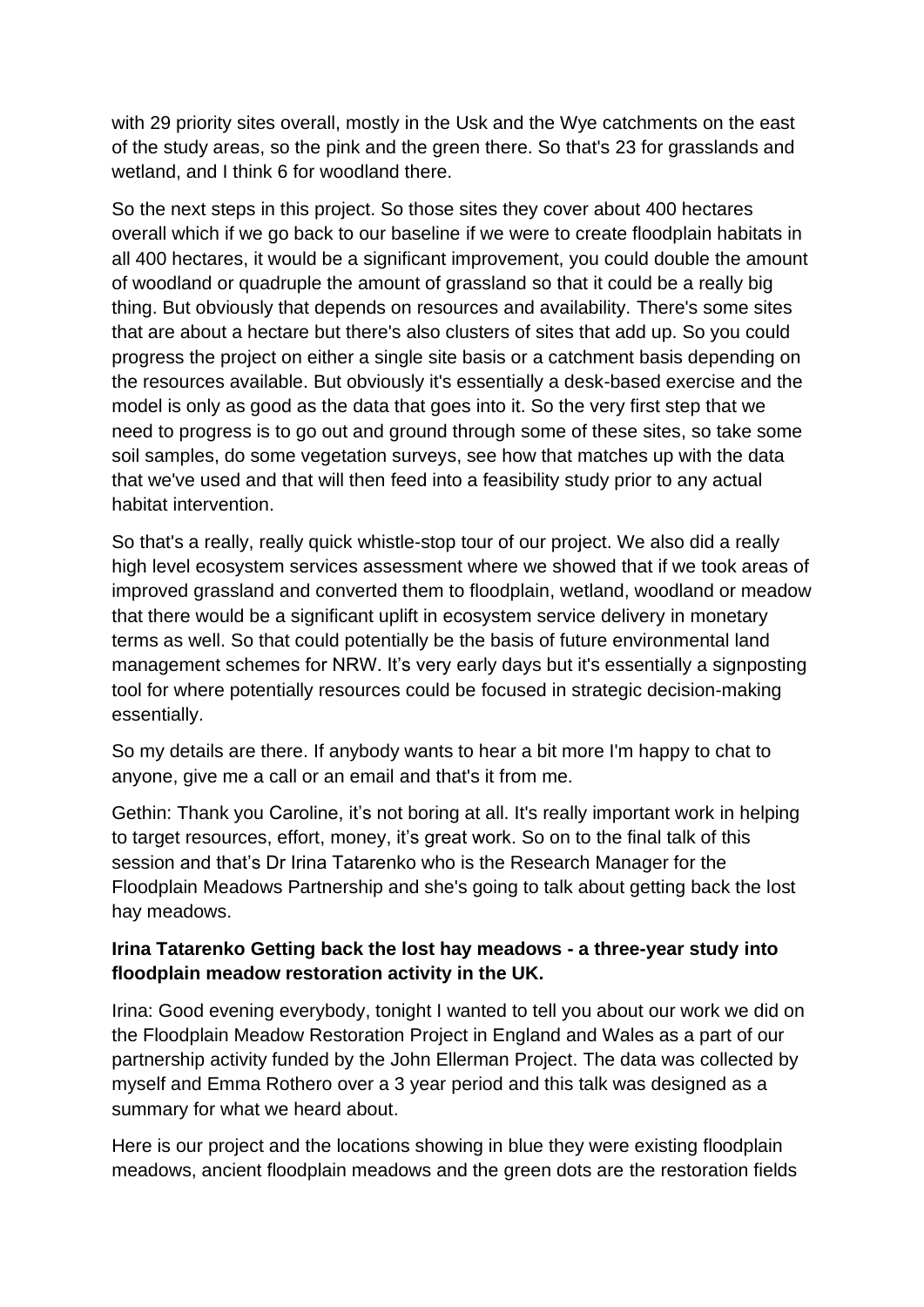which we surveyed in the period of 3 field seasons in 2016-2018. That survey included slightly over 800 hectares of the restoration sites which we had knowledge about by 2018. That area has greatly expanded since then. So the talk is a little bit out of date and probably should have been presented a couple years ago, but we were all under COVID and couldn't have the conference. So this amount of restoration sites would add quite substantial extent to existing species-rich floodplain meadows if they all would be successful. So the restoration sites were about 1/3rd of existing meadows. What we came across, probably we didn't think about it from the beginning of our survey, there was a diversity of floodplain meadow restoration projects in the UK. Well to be more precise in England and Wales as we didn't go as far as Scotland. That diversity applied to various areas starting from the ownership. Here is the range of various owners we met on those restoration sites and the sizes of restoration fields were quite different. The condition of the sites prior to restoration was also quite a range and quite different situations completely which caused more difficulties for assessment and comparison to get the overview of the meadow restoration situation in the country nationwide. Of course in restoration techniques, there is also a range. There was quite an extensive discussion in the chat about it and in the presentations today. So all this we had to assess, observe and decide whether restoration was successful or not. In order to do that we had to come up with some restoration success criteria. The most formal and generally used criteria is the indicator species. If they are present on a site or not and if there is some indicator species there then many organisations would report it as a successful restoration project. However, we took an approach that we want to restore a meadow, we want to restore a habitat, not just a few species which turn up somewhere and we can say that we have a successful restoration. So the 3 different criteria mentioned here were used. It's all explained in great detail in our published paper which we published at the beginning of this year in the Journal of Vegetation Science and if anybody's interested there is a link to it on the Floodplain Meadows website.

So the species richness, how many species per m² because the meadowland communities we are aiming for they are well known species-rich plant communities and this criterium is central. But on its own it didn't work because we really wanted to measure restoration success as the restoration of diversity. As we heard today in previous talks that diversity is a link to restoration of carbon storage and we are really interested in this diversity. So we took the approach that diversity is a mixture of species and a mixture of functional groups. So species richness is showing a mixture of taxonomic groups and functional types here. It's the Grimes approach, the ratio between competitors, stress tolerant species and ruderal species shows the diversity of functional groups in there on the site. The similarity to National Vegetation Classification was the 3rd criterion. So using this we applied them to all sites we visited. The success categories are along here, and we divided all our sites field surveyed into 5 categories. Here this graph shows how different pre-restoration conditions of the sites were distributed across those success categories. So the blue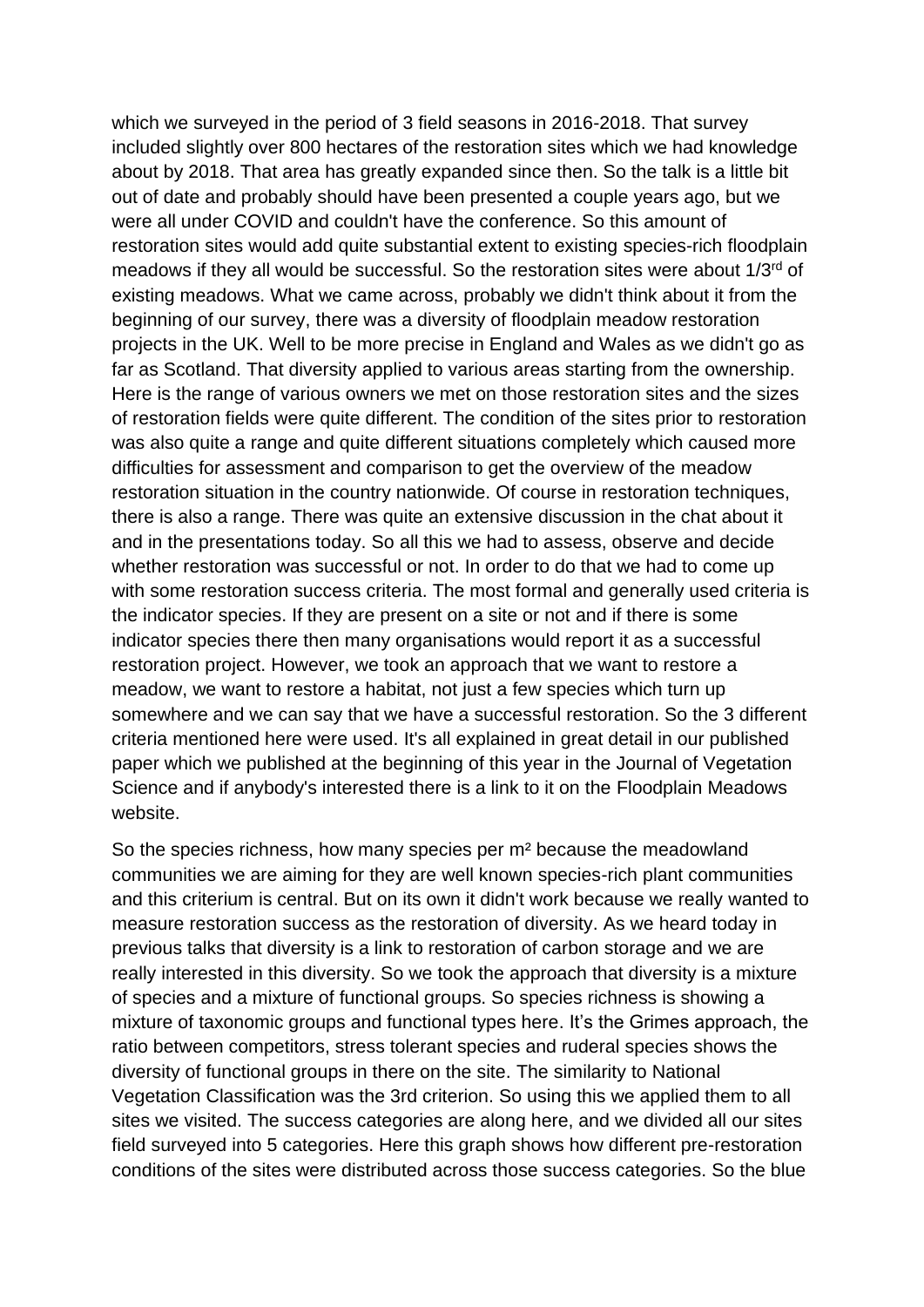colour, for example, is pastures. A lot of sites were restored from pastures initially, very but the distribution for all colours is more or less this bell-shaped one with the medium not very confident degree of success in the middle. So roughly categories 4 and 5 this end is 25% of all sites which we can be quite confident that restoration went very well there and we will have those sites close to the ancient meadows in the future. Categories 2 and 3 are somewhat uncertain. So they are more or less category 2 and still could reverse downhill and just lose its progressive signs and category 1 is 15% of sites, we would call it start again.

What we found was that neither, as Catriona already referred to our work quite extensively, that neither restoration methods or the sites condition prior to the restoration or involvement in Agri-environment schemes as such or the size of the fields, neither of them were statistically significant in terms of restoration success achieved. But what we found was significant was the quality of management as that was really a key to success. This graph shows the 3 largest groups of the ownerships - private companies, private landowners and public organisations, how they were scored for their success from 1 to 3 so it's that scale we used for measuring. The yellow bars was sufficiency of management and was the greatest factor affecting the overall success of the restoration site. Also consistency and adaptiveness or flexibility. They were also significantly different between the 3 categories, but to a smaller extent.

So that's some thoughts on the story very briefly. If we understood how meadows have been formed in the first place historically over the time on the floodplains, we might better understand what we should do in the restoration processes. First we need to remember that floodplains are a very dynamic system controlled by floods and management. We've heard a lot about this today and yesterday. Historically most of the floodplain meadows developed in the place of woodlands removed by humans a very long time ago, but still some woodland forbs can be found on the meadows. They are one part of the story, but it took many centuries for the other species to arrive at the floodplains from wetlands, from dry meadows, from road verges, from openings in the woods. That's what is difficult with restoration, mixing up individual species into the species-rich meadow community. It has been a very long natural process. With restoration sites it's one of the greatest challenges to achieve. But also with management of the existing ancient meadows, semi-natural meadows, it's still a challenge because this mixing should be carried on consistently.

So the messages to take home with you are that floodplain restoration takes time, a lot of time and a lot of patience. Seed limitation is a well-recognised barrier to the recovery of temperate grasslands so generous and multiple applications of the propagules is a way to success and mixing species into the functional and taxonomically diverse communities should be thought about in the management. When I was watching and doing my fieldwork I was watching a lot of the modern way of hay cutting and collecting and rolled in and how much chance the species which do exist on the meadow, how much chance they have to disperse across the site to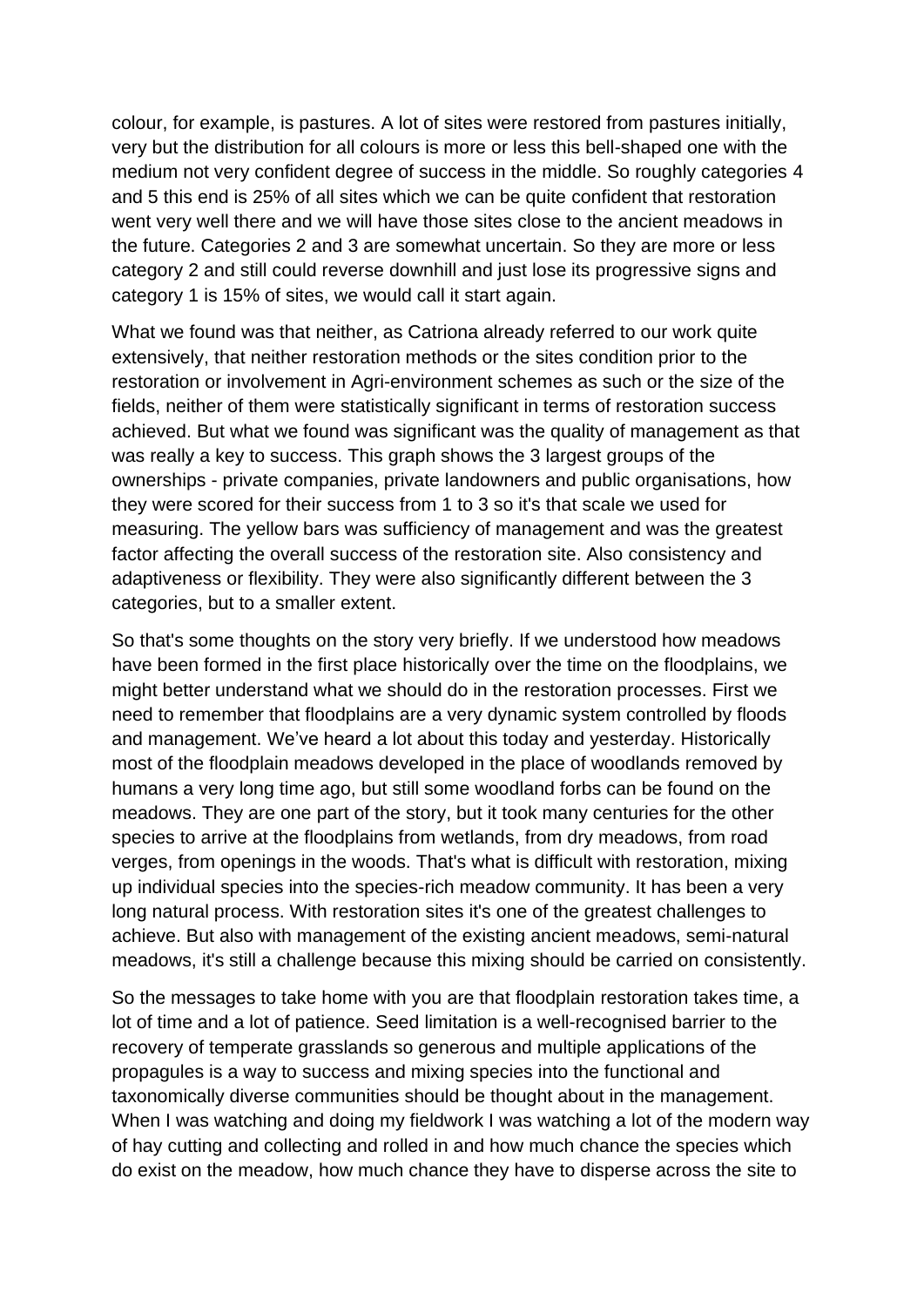mix up and germinate in some new spots and new areas. So what we can do, in my view this hay packed on the site and taken off without any shaking the hay across the site, is restricting that process of mixing species into the community to a great extent. So what can we do about it? It would be good to think about and get some ideas.

Thank you for your attention and this small diagram just to show its actually real data from 5 of our prime meadows with actual frequencies presented in latin names of the plants so that's how the community is mixed up. That's what we have as a community, and that's how different groups are present more or less. So that is our aim to restore and enjoy and take it to future generations. Thank you very much.

Gethin: Thank you Irina. So we have a little more time for questions. We've got a poll quickly so if we can put that up and then we'll take some questions. So if as many people as possible can complete this. Do you agree that floodplains should be identified as a discrete land type to facilitate the delivery of nature-based solutions which they have the potential to provide? Do you agree with this or disagree? If you disagree please tell us why in the chat box.

It's a unanimous verdict there, a completely unbiased audience. But absolutely right. There's so much the floodplains can offer. Brilliant. So if all the speakers can come on the screen and I'll go to Olivia and colleagues in the chat box first to see if there's any outstanding questions there to ask. If you've got questions you could put your hand up and we'll come to in good time.

## **Questions**

Olivia: There's been quite a lot of chat from some of the attendees about the costs that they'll get through from the ELMS scheme. There's a bit of concern about whether actually both the Sustainable Farming Initiative and other payments will actually cover what will be lost from basic payments. I don't know Ellen if you've had a chance to have a look through the chat and if you're happy to respond to that, or you want to respond later on, but there definitely seems a concern there about how it will work. I know there's more to be done on that but maybe if we can take that and give that to you in part of those discussions around how the scheme will work. There is something here around how it will play out in practice, whether schemes can be in the same field for different actions, whether they'll have to be in separate field parcels. I think that was a question that came from Sarah Wells.

Ellen: Yes thanks everyone. I put a brief response in the chat. So there's definitely some points for me to take away there. That is part of what we're looking at in terms of stacking of schemes. I've put in the chat there our payment principles and a link to the government document there. So we absolutely want to make sure that people are continuing to be supported to deliver environmental outcomes. BPS was not the most effective way of doing that. I appreciate that in some circumstances that has enabled people to do really fantastic environmental projects. So it's not the case across the board. We've been talking to a lot of the environmental NGOs who run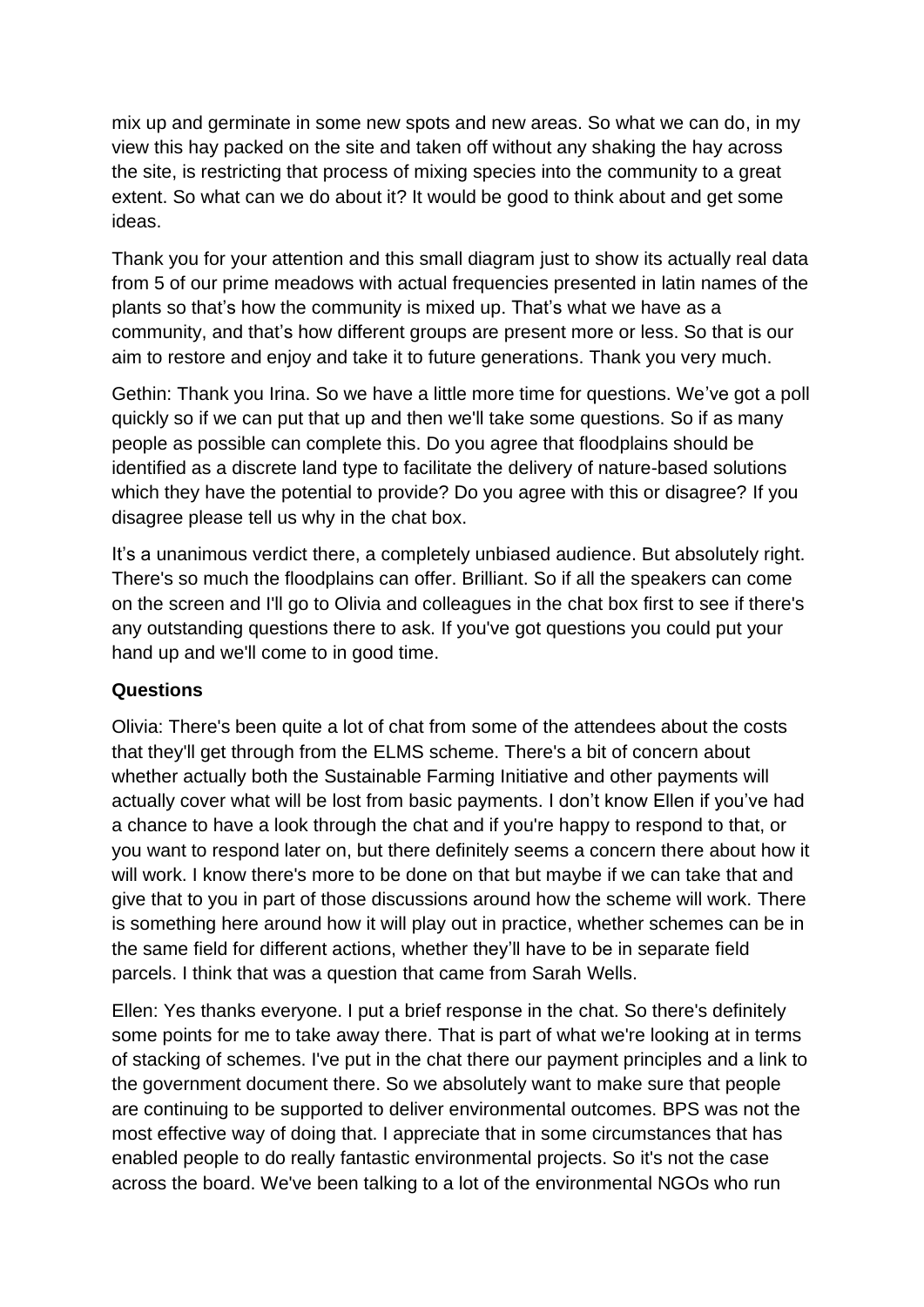high nature value sites. So we've got an ongoing project at looking at how we can make sure those are still supported. Not just for the ENGOs but in general to support high nature value sites, but also looking at how schemes can be stacked and how additionality can be demonstrated where you might want to do something like layering private finance with ELM scheme. So that's part of my team's work in particular, looking at the creation of land management plans and the ways that those outcomes can be demonstrated so that you can make the most of carbon offsets, biodiversity net gain as well as ELM schemes. It's very much all part of our piloting process, but it's really important to hear that feedback. So thank you for your comments there and I've already drafted the email to the CS and SFI teams just playing back your concerns.

#### Gethin: Thank you Ellen. Anything else standing out there Olivia?

Olivia: A couple of other comments. Obviously just to add in those concerns about carbon payments, some people feel that it's still a bit of a wild card at the moment and there is obviously this discussion around blended finance and how they all work, which again I'm sure Ellen you've been aware of this. So just to feedback that concern. Coming away from that a question to Caroline which asked - Did you look at the evidence for the historic presence of floodplain meadows as a guide to potential restoration?

Caroline: Yes, we used some datasets from a previous project called Working with Natural Processes. There was a dataset that highlighted areas for potential floodplain reconnection and that factored in historical flood outline. So while we didn't pull it in directly, it was factored into one of the datasets that we fed into our model. But it is really interesting actually you could if you wanted to look at that in more detail, there are some quite detailed datasets on historic flood outlines and things. So if you were looking at a smaller scale project perhaps you could pull in archaeological data as well. It was a relatively compact project and when we were filtering down to what datasets we wanted to use, there was a lot that we couldn't pull in in the time and the budget that we had, but actually there's this real potential, and a lot of these are free to use as well. If you can access and teach yourself to use QGIS, which is a free platform, you can interrogate these and manipulate them yourselves. If you've got a particular site and you want to look at the historic flood outline, certainly in Wales on NRW's website there's a whole series of data that's free to access and manipulate and look at. So if you've got a particular site that you were interested in you could certainly do that. But yes, we did factor it in through the use of a previous model essentially.

Gethin: Thank you Caroline. I'm just looking to see if there's any hands. I can't see any at the moment. I'm not missing anything am I? If not I've got a quick question for Irina, that also links to Ellen perhaps. Irina your work suggested that meadows in countryside stewardship, Agri-environment schemes, was not really a big indicator of success. I'm just wondering was there any reasons that you felt for that? Maybe what needs to change in those schemes to make them more successful into the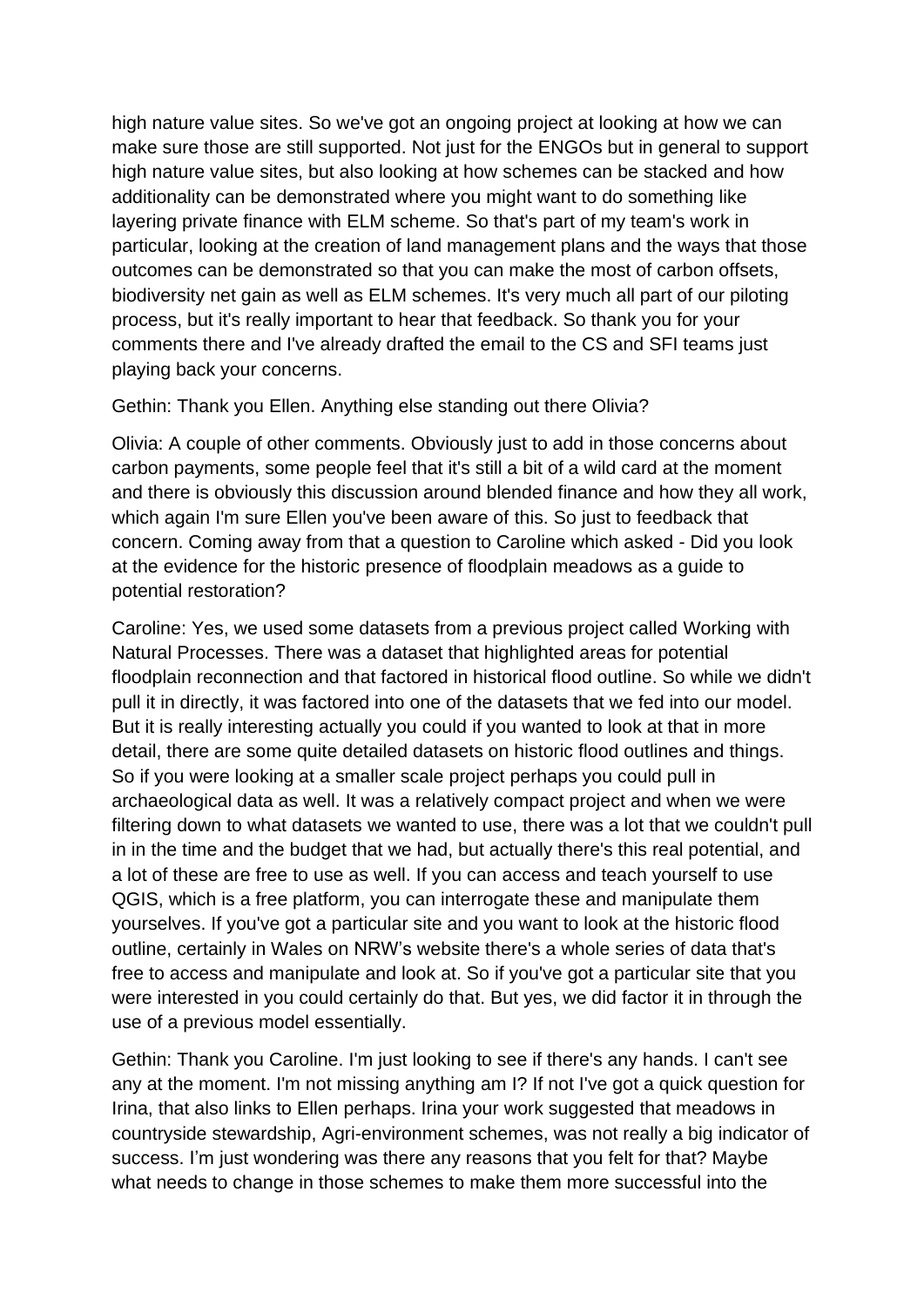future? Or maybe that's one we can carry on into the panel discussion after this. But if there's any immediate thoughts, I'd be interested in that.

Irina: Yes thank you Gethin. It was an effect. I think the majority of people wouldn't do restoration if they didn't get an Agri-environment scheme. So it was like a starting point, it did work. But in terms of when we compared sites which were in the scheme, and which weren't, there was no difference in terms of success. We can't say that being in the scheme promoted people to invest more efforts into restoration than some other people who were not in the scheme but they were really enthusiastic. They were really caring. When I mentioned the quality of management, sustainable management and sufficient management, that's where as managers they made the first effort for restoration. They identified that it wasn't quite successful, they need to add more, they need to act and they were consistently applying more propagules, they were developing various approaches and how to enhance their restoration sites. But I think what's happened with some people who were enrolled in the Agrienvironment schemes, they were given some idea how to restore the field, they followed the protocol, they applied those seed mixtures or whatever was recommended and sort of forgot about it. So it's ticked the box that it's done and then 3 or 4 indicator species turned up, just one plant each, and that's enough for marking the scheme as successful and they can say that Yes, they have restored their meadow. I think it's probably when we have this very formal approach to restoration, so this is a protocol, we follow it to the point to the very, very last dot and then we have a result. It doesn't work on this very dynamic system because you have to watch it closely, you have to understand what is the limiting factor in your particular area or particular year, particular season, and then address it.

Gethin: So there's a real need for site specific advice and support to make these schemes really deliver their full potential. Is that something that can be built into the tiers of the new scheme Ellen? Or how do you foresee that?

Ellen: It's a really interesting one. I think it's a good space for landscape recovery where that's appropriate, where we're looking at really project-based activities. I think, in general, I think someone's mentioned payment by results, which is something that we're looking at. Payment by results is obviously controversial because sometimes you do all the right things and the results don't happen. So we have to be a bit careful about that one, but it's something that we are trialling through tests and trials. I think it's definitely something worth looking at but you have to balance that with administrative cost and obviously thinking about Treasury and its needs to be able to account for the money that's being spent. So it's a balancing act.

Gethin: Yes undoubtedly, but some habitats definitely need that extra support don't they. Whereas maybe some you can get away with less, so it's going to be a really important thing to factor in and complex habitats like floodplain meadows, Irina's work is suggesting that definitely that that support is something potentially valued there. Okay, we have gone over time, but I think it's been worthwhile because there's been lots of really interesting questions and discussion there. There is one more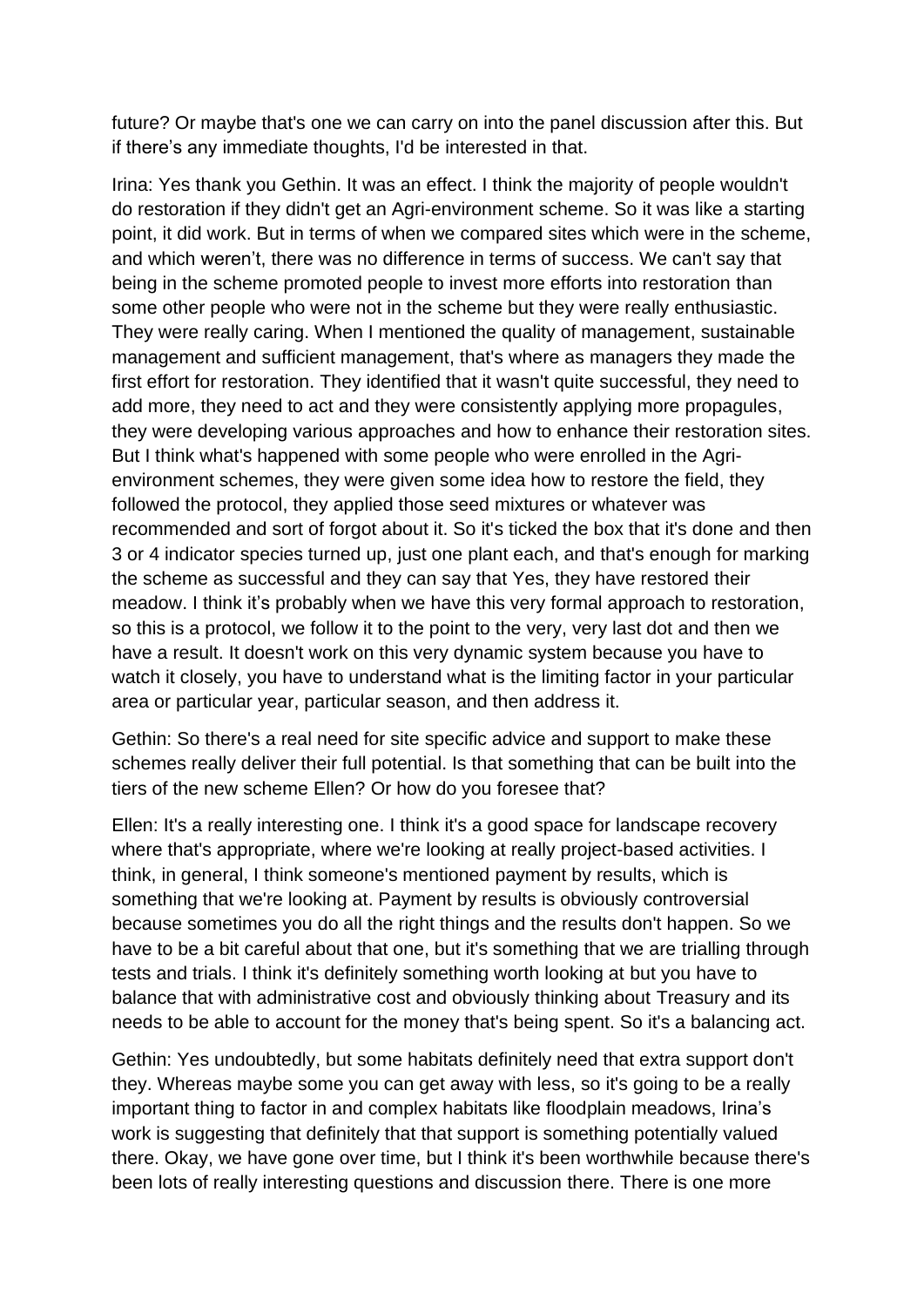session left that Stewart Clarke will be chairing. I don't know if you have a little short break before. All I just wanted to say was thanks for joining us tonight to everyone who have joined the conference. On behalf of everyone involved in the conference, I'd like to say thanks to the speakers for sharing your knowledge and experiences. It's been fascinating and let's hope the coming years are a period of opportunity for floodplain meadows. Few habitats have the potential to give more benefits to nature and people in combination and the case studies we've heard about have clearly demonstrated the art of the possible given the right incentives. So here's to really successful incentives over the coming years. No pressure Ellen. Thank you.

Emma: Thank you Gethin. Thank you speakers. Yes we are a bit over time so I'm going to suggest a couple of minutes comfort break and we'll start back at 7.00. So you can have 6 minutes and then we'll run a slightly shorter panel session. So we'll run from 7.00 to 7.30 and run over time by 15 minutes. I really hope that's okay with everybody and thanks very much. We'll see you in 5 minutes.

## **Floodplain Meadows Question Time**

Emma: Okay, it's 7.00. I can't actually see how many people are back with us. Yes I can it's 55. So let's kick off the final session of Day 2 of our conference and this is back to our Floodplain Meadows Question Time where we have 4 panel members and I'm just going to introduce Stewart Clarke who is the Chair for this session. Stewart is the National Specialist for Freshwater and Catchments at the National Trust. He did a similar role at Natural England and has worked on Natural England's ecosystem service pilots. He's worked on the Natural Capital Committee Secretariat as a Scientific Adviser. He's a member of our Steering Group and is currently a Trustee of the British Ecological Society and the Ecological Continuity Trust. So thank you very much Stewart for taking this on. I'll leave you to it.

Stewart: Thanks Emma. I'm hoping that we've got all of our panel members for this Question Time session. This is a follow up to yesterday's great session. We've got 3 questions lined up but we'll see how we get on with time. But if there are other questions that people want to ask let's put them in the chat and we'll see how we get on. I'm going to ask each of the panel just to introduce themselves very briefly and just say who they are. I know some of them have spoken today but others haven't. If people have joined us for the first time today they may not be familiar, so it'd be helpful just to say who you are and what you do, and therefore what you might be able to offer in terms of questions that are asked. So I'll start with you David.

David: Hi, my name is David Gowing. I'm an academic at The Open University. I'm currently Director of the Floodplain Meadows Partnership. I'm a botanist by background and my research is into the ecohydrology of floodplains, particularly meadows.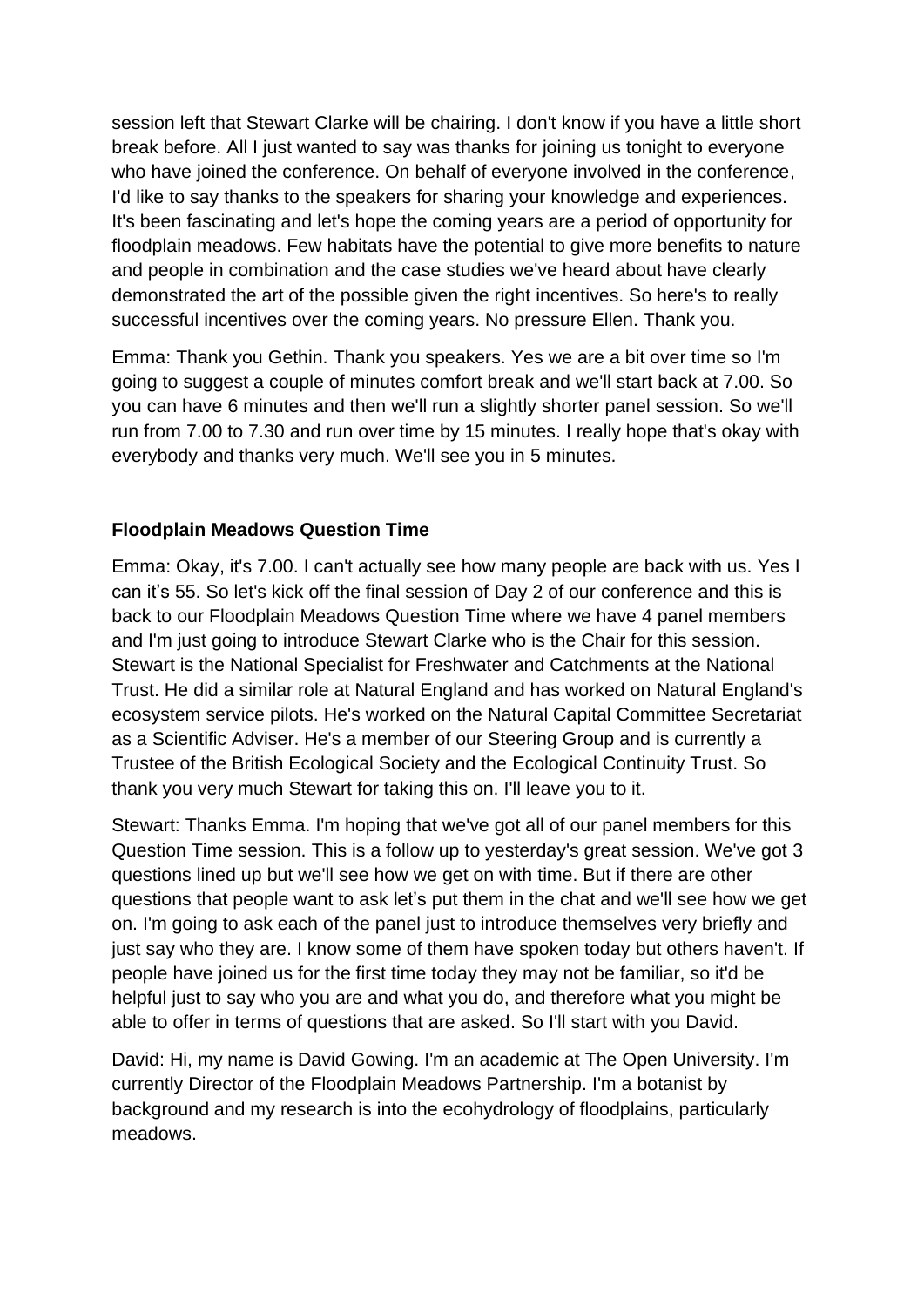Matt: I'm Matt Johnson. I work for the Wildlife Trusts in Northamptonshire. We're lucky enough to have quite a few floodplain meadows here and a few projects working with landowners on restoration work, particularly in the Nene Valley and I also sit on the Floodplain Meadows Partnership Steering Group for the Trust.

Stewart: I would call that the "Neen" Valley but I live the other side of the boundary you see Matt. But other than that brilliant.

Andy: I'm Andy Rumming. We have a family beef farm on the Wiltshire-Gloucestershire border. Our farm borders the Thames and we're one of the haymakers on North Meadow. We've also got our own species-rich floodplain meadows. We've got about 90 suckler cows, 300 cows altogether and we've got our on-farm butchery and we retail as much beef as we can promoting the meadows and we're Pasture for Life accredited.

Stewart: We've had 3 questions submitted in advance. The first one I'd like to ask Cath Mowat if she'd like to ask her question.

Cath: Thank you for my question. It's been a really interesting day and evening. So my question is about looking at catchments as a whole - We've heard lots about restoration. I have to say I've got concerns about the amount of phosphates and soil that rivers carry nowadays. What are your views on the potential damage that this high level of phosphates does on floodplains? We're going to have extra flooding and with that the extra potential for nutrient deposition which can damage plant communities. Am I wrong?

David: Thanks for the question. Phosphorus deposition on meadows is a potential problem. It's quite well established that the diversity of grasslands negatively correlates with the availability of phosphorus. So if you have very high availability then just a few strong competitive grasses tend to dominate the community and a lot of the smaller plants are pushed out. So you're quite right that it is a concern. But as in so many other aspects of meadow management, it's quite a fine balance because we do actually want some phosphorus from the rivers to deposit on the meadows because that's what sustains the hay yield from year to year. So we want some but not too much. But what I would say is that meadows are a more robust land use than many other habitats because there is a net export of phosphorus each year in the hay crop, and therefore that can balance the input that might come the following winter, whilst other habitats may be more susceptible to the phosphorus because they have no means of getting rid of it and it will accumulate over time. So we propose meadows as a solution to a polluted catchment as a tool to try and export that nutrient out of the floodplain and to clean up the river system generally. So meadows are an ally in that point of view. But you're right that their biodiversity can be compromised if there is simply too much phosphorus for them to handle.

Matt: On the individual meadow scale it's a case of monitoring what's going on and then tweaking your management to fit that to do the nutrient balancing that David mentioned. We've got a meadow that the Partnership have actually monitored for us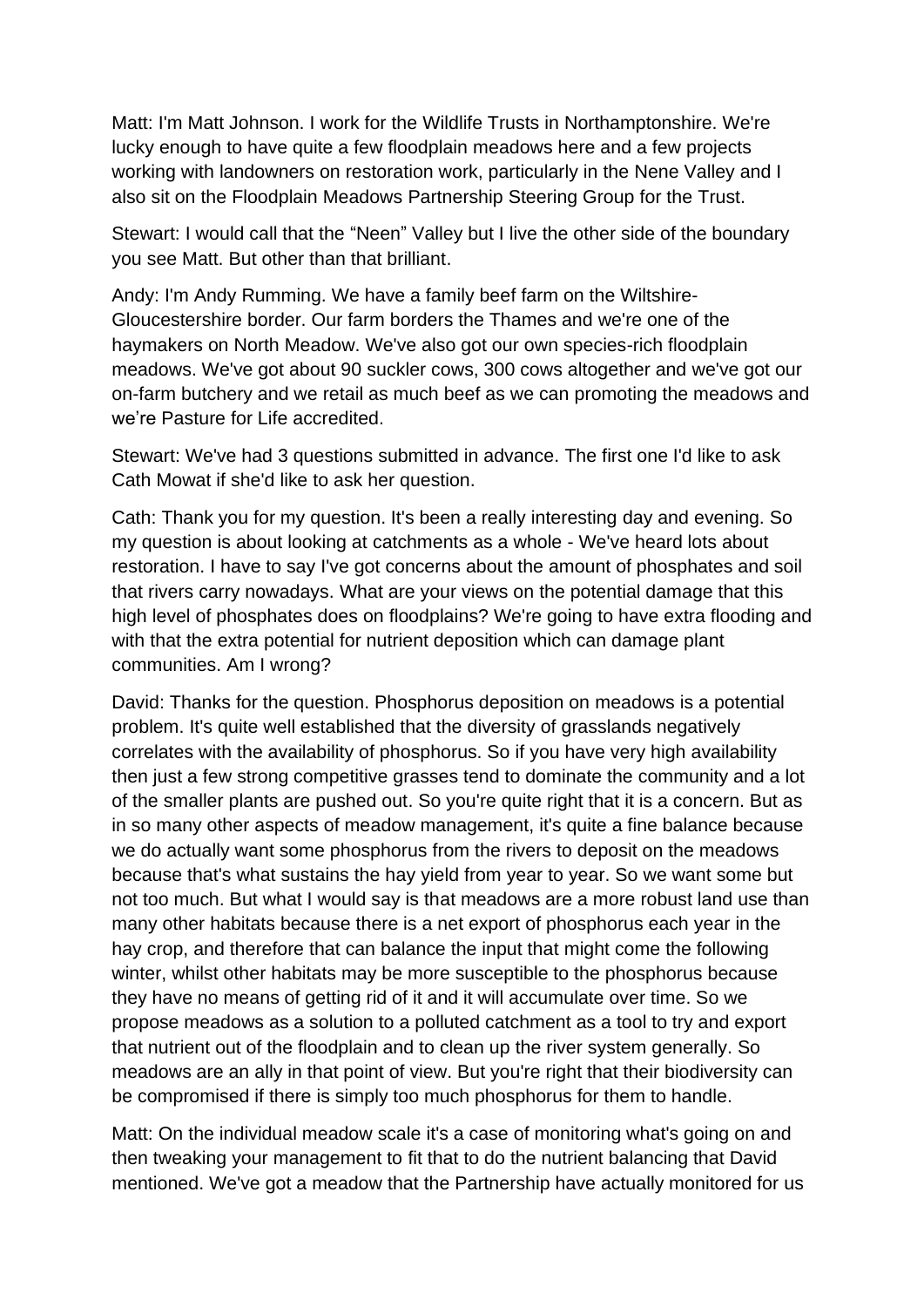since the early 2000s annually. That had a large flood event in 2009 and we didn't get any management that year, so a lot of deposition of nutrients, etc. That's still recovering now even though we've introduced early hay cuts and tweaked the aftermath grazing. But it is recovering. Then at the wider scale, yes meadows are great at taking these nutrients out of the system but we do need more meadows and something like ELMS with specific options targeted at floodplains could really help that going forwards.

Stewart: A note that Phil Wilson has made a point in the chat actually that obviously what David described really works if you're getting the hay out of the system but if you're not selling your hay on and using it within the system then potentially you could be keeping it certainly within the catchment. Maybe you want to come back on that David in a bit. But Andy anything from your perspective from the sites that you manage, anything you've noticed?

Andy: Yes, as David said about the hay cuts, it's about having the equipment and the people available to take a hay cut at the right time to get that off and having a use for the hay and that's the crucial thing because even if there's people around with equipment, if they haven't got the right class of stock that can utilise that hay, well then you're stumped. So you need that whole linkage with the farmers and actually with the customers who are buying the product at the top of the tree especially if you want more meadows. I think it's pointless to have more meadows unless you've got the way of managing them otherwise you're just building a bit of a problem in. You need big efficient equipment as well if you want to do it cost effectively.

Stewart: We don't seem to have Clare with us unless she's going to shout out. So I'm going to suggest that we move on to the next question if that's okay which has been submitted by Alex Mills.

Alex: First of all thanks to everyone involved in the conference. It has been absolutely fascinating so far and my question has already been answered in part and probably will be answered more tomorrow, but I'll throw it out anyway. It's basically just - What does the word 'restoration' actually mean for floodplain meadows given that there are ecological communities that vary in time and space, and not to mention the ecosystem services and biocultural aspects of it. So it was just some thoughts on how we can or should choose targets in this decade of restoration.

David: Thanks for question. I think you partly answered it yourself there that a floodplain meadow is such a complex interaction of different things. There's not a simple target. Traditionally people have tended to regard the plant community as the target, but in many ways it's the process of what that community contributes in terms of agricultural production, in terms of stabilising the soil and capturing nutrients, creating a habitat for other taxa, particularly pollinators. So you can measure success using that sort of ecosystem service approach rather than a simple species list. Irina did mention the issues of just aiming for 1 or 2 species rather than considering the habitat as a whole. So in my view species richness is quite a useful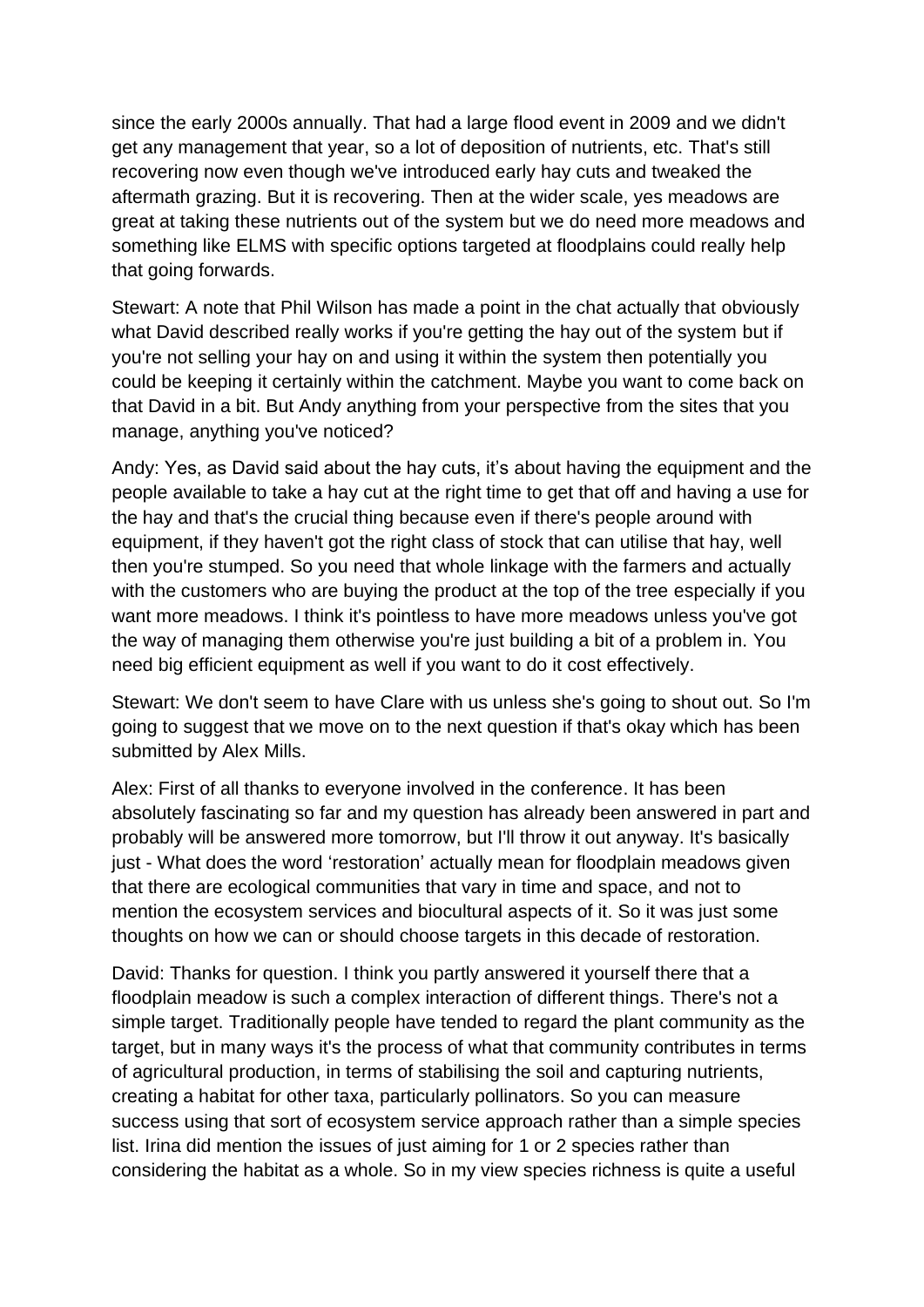way of monitoring your success and possibly of setting a target if you target a minimum number of species per m², would give you a good measure of how successful you're being.

Stewart: Andy it'd be interesting to kind of hear your views on this, what are we restoring to?

Andy: So I'd add, so species diversity obviously, really important, but business resilience. So if I'm restoring it I want the net effect for the business to be more resilient, and that's economically resilient, it has to be part of it, because then that allows it to be sustainable. But yes also more resilient from drought and wetness. I know from our own place that permanent pasture next to the river is way more resilient in very, very long floods than my neighbour's short term leys or arable opposite. So I think economic and business resilience. I know that's difficult to measure but if you get that right then that's really good.

Stewart: I think it's a really interesting point isn't it that we need to think about the whole system in a sense, and actually the restoration needs to be sustainable. We need to make sure that it works for everybody otherwise it isn't going to be sustainable and we're not going to keep what we've got. We're not going to keep that species richness. Matt would you like to add anything on restoration targets?

Matt: I think you can end up with a whole list of different restoration targets depending on who you ask. I think when we've done projects the main things that we've really looked at is understanding what we've got in the first place, what the soil is, what's the hydrology, because you can't create something that doesn't want to be created. Then probably even more crucially creating something that you can manage going forwards because there's no point creating something that either you can't manage, or like Andy said, there's not the business there for exporting the hay or there's not someone to take the livestock on or something like that.

Stewart: Alex is there anything you wanted to come back on on that? Behind your question you're obviously thinking about how we choose targets and that there might be some difficulty around that. Has that answered your question?

Alex: Yes that's absolutely brilliant. I submitted that question when I signed up for the conference and it's an annoying one because it's something that you're all thinking about all the time I'm sure and it's, as you say, there's so many different factors to think of, and I think, yes all the panellists have put up some really good points, and especially this business resilience. It's not something that I would immediately think of but it's fascinating to hear that perspective as well.

Stewart: Great, good to hear that that question has been addressed satisfactorily. As someone points out in the chat, no questions are annoying. So if you've got a question that you're not sure about asking, please do. We've got time. We've got one more submitted question that was submitted beforehand from Judy Webb. I don't know if Judy's on the call. I'm not sure whether she was able to join the session.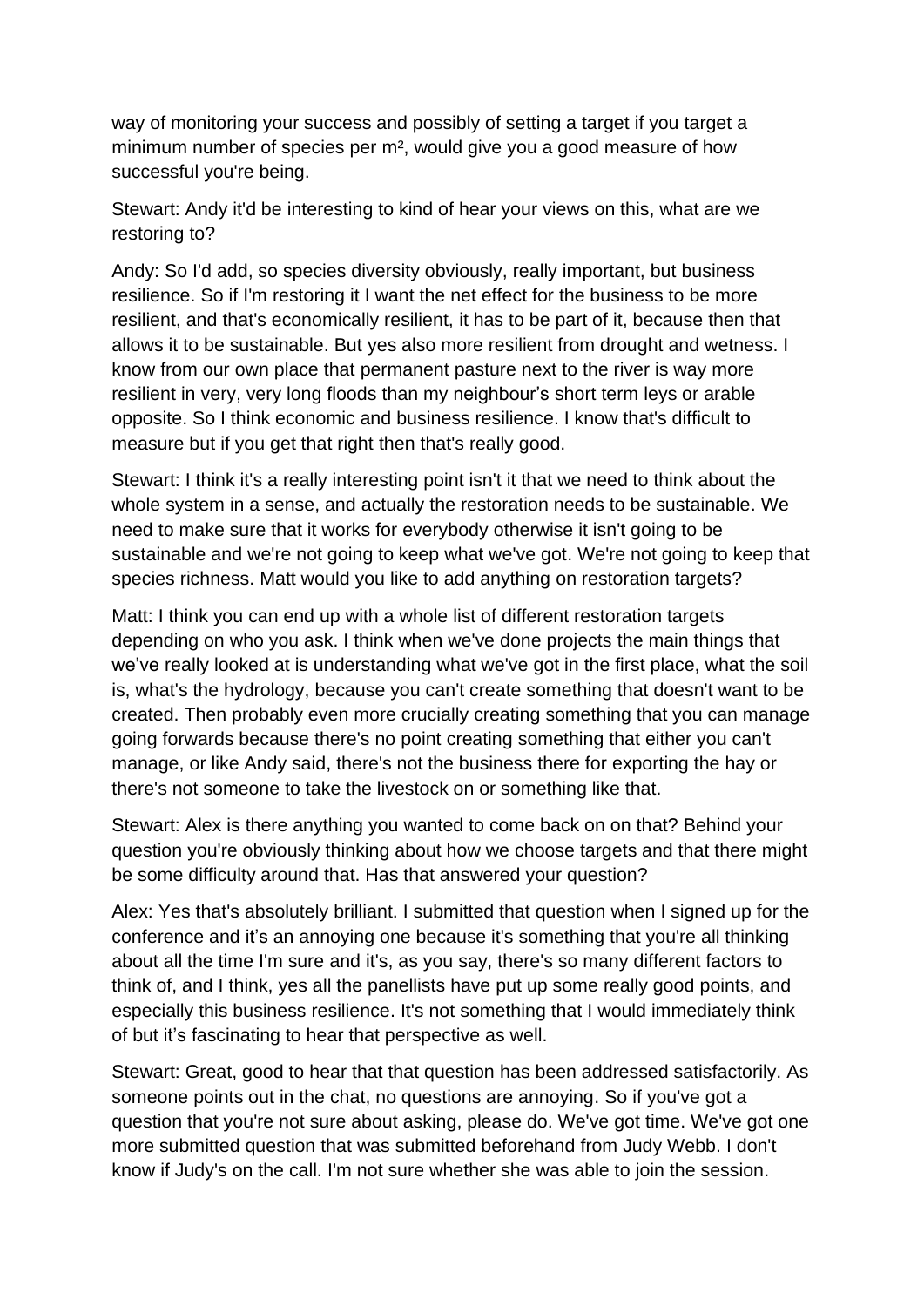Judy: Well I hate to throw a spanner in all these works because this restoration is absolutely fabulous and I'm well for it. But we are in a climate crisis and I heard on the news the other night the EA saying that we've got to think about river levels being I think it was probably 30% higher by 2050 or something like that. We know we get these erratic summer floods and high winter floods and droughts and so on. I am wondering and concerned about meadow restoration being resilient to the climate that we are now in and will be getting more extreme. So I wonder, I don't know who can answer this for me, nobody has the answers perhaps. David might have some thoughts on it. But how can we make our restored meadows resilient to the climate crisis that we are in now such that all that effort and the great stuff that you're doing is not ruined by being transformed into a more inundation community? More like floodplain fen you can't crop and just have to graze or whatever. There we are. So we have a challenge.

Stewart: Thanks Judy and what a great question. You're right, a challenge. It'll be interesting to hear some different views on this as well. So David, let's start with you again. Judy did point at you.

David: Hi Judy. I see where your question is coming from that floodplain meadows do have a preferred hydrology. We try to avoid the soil going anoxic for too long in order to maintain their diversity and maintain all that below-ground diversity we were hearing about this morning. So increased flood events are going to be a challenge for them. But as we've also heard they're very dynamic systems and I think they would cope with that. I think the important thing is to keep the whole river and floodplain system well connected and dynamic to allow even more frequent floods. As long as they're able to escape back to the channel once the peak has passed that's exactly what floodplain meadows are designed to cope with. So I don't think it's necessarily going to be a problem. The floodplains, of course, will accrete material over time and if flooding becomes more frequent and larger events they will accrete sediment even faster so the level of the floodplain will grow. Having a dynamic system without embankments or canalised rivers, the system should be able to balance itself. I think parts of the floodplain will always be suitable for flood meadow. It means that the whole system may have to become more dynamic and there may be areas that become too wet, but maybe new areas that become suitable. So I think it's definitely a challenge but it's not a reason not to select meadows. As we've just heard from a previous question that phosphorus is going to become an increasing issue and meadows offer a real solution to that. I think equally for flooding there is no system from which we can get some of the services like productivity and pollinator habitat that is as tolerant of flooding as the floodplain meadows. So I still think they're the best choice in many of these situations.

Judy: I'm a bit concerned, it's not depth of flood really, it's duration of flood. So the deeper it is, the longer it stays on. This spring we did have extended flooding on Port Meadow where the lake didn't go away until June or whatever. That killed everything underneath and I didn't even look at the floodplain hay meadows, I knew it wouldn't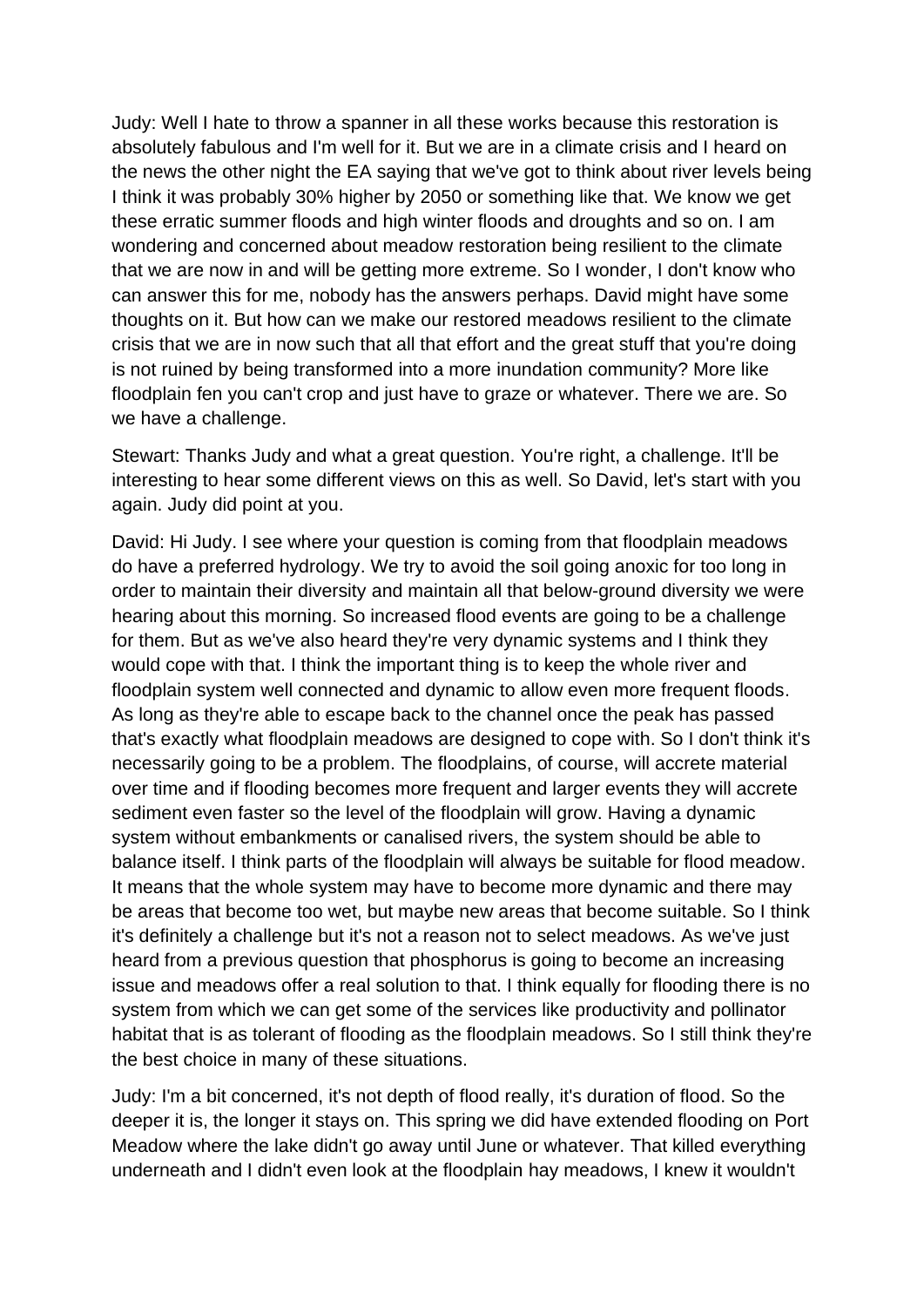be terribly good. So duration and then droughts in the summer David as well. That's the other extreme isn't it.

David: Yes indeed, they're forecasting that we'll get both more floods and more droughts. So more fluctuation. But again, floodplain meadows are probably the most resilient system in terms of the depth and structure of their soils. That's what's going to be important, the ability of your land to hold water between these extremes. So looking after the soil and again we've had a session on that this morning. Avoiding compaction is going to be absolutely key, but a deep well-structured soil is the best way of coping with these climatic extremes.

Stewart: Thanks David. Andy do you want to say anything from a farming perspective and managing. How are you thinking about what might be coming in future?

Andy: So the deepest floods we've ever had and the longest floods in the winter have all been in the last 5 years. Last spring our species-rich floodplain meadow looked like a moonscape with the amount of silt dropped on it. It then all cracked, and we got one blooming fritillary rather than 600 so it looked horrific. But this year it bounced back, we had a bumper year and it was great. So as I said before, they're amazingly resilient and compared with other types of vegetation and farming along our bit of river, they bounce back better than anything else. But you can't rely on them delivering the same output of hay or grazing every year because every year is a bit different. So yes, so you have to have more Plan B's and also we're losing more of our fencing now because the heavy winter floods are damaging it more and it's rotting off and the banks are changing a bit. So we're going to have to think about just trying to hold the line of the river channel that we've held for years I think is not a sustainable option. So yes you have to do things differently, accept some change and come up with some new plans.

Stewart: I think what we're hearing both from David and Andy is actually this ability to respond and actually maybe thinking on a slightly bigger scale as well and recognising that what we might traditionally see as particularly good areas for floodplain meadow might be different places in the floodplain in future. One suggestion in the chat, one question is whether we might be able to accommodate some of this by changing the microtopography. Matt, I'll give you a chance to comment on that and answer the wider question.

Matt: Yes I think that's a good suggestion. I think from our point of view managing nature reserves we're often trying to manage very small, very isolated meadows. That doesn't give us the opportunity to deal with such a dynamic system or have areas that aren't flooding as much as other areas. In this part of the world a lot of our rivers have been dredged, they canalise the navigation and actually higher river levels might bring a lot more restoration opportunities into play and persuade some of the arable farmers around here that floodplains aren't the place for arable and therefore there is an opportunity to create some much larger networks of floodplain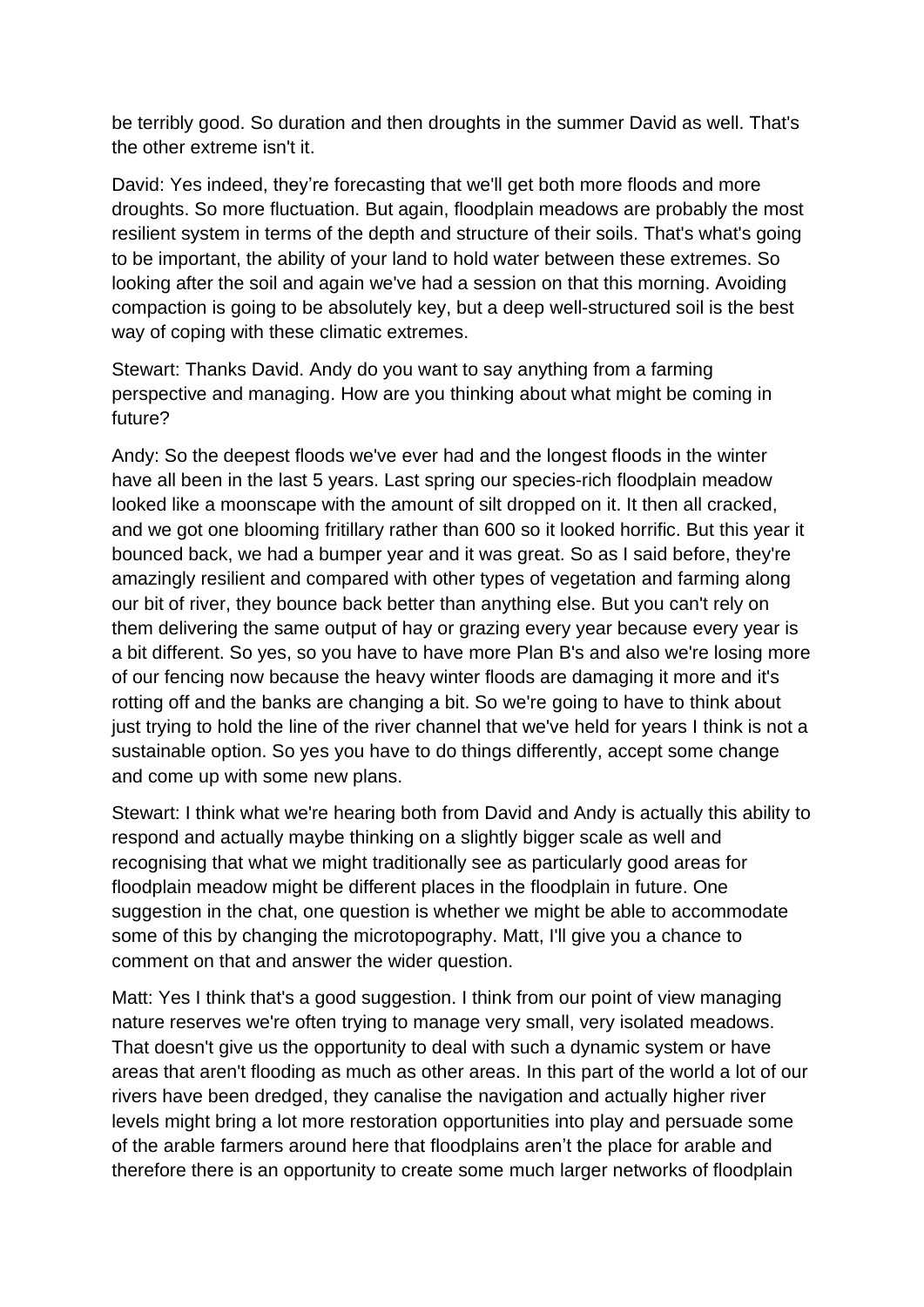meadows that do have differences in microtopography or just different varying MG4 to MG8 habitats. That will increase the resilience of the dynamic systems that we've got here. So there could be some benefits as well as some downsides.

Andy: There was a good question in the chat about some of the economics and the demise of BPS and whether ELMS will meet it and just really to say that I can't see that it will and I think that if we put all of our permanent grassland, it's all permanent grassland in this farm, into the rates that I've seen so far, we'd get probably less than half of what we get for BPS. So I think there's a huge financial cliff coming at farmers and so we've got to look at other ways of financially supporting schemes, whether it's meadows and others. So I would love ELMS to be great. It'd be really helpful, but I am not relying on ELMS at all. So yes I just wanted to say that. I hope it's great.

Stewart: That's a useful reminder. I mean hopefully, Ellen, some of those messages did come through in the discussion in the previous session actually, that in order to keep these meadows we do need to make sure that there are the right incentives, and that certainly we're not going backwards and people are able to manage these things.

Kevan: So just to offer 2 threads of hope for Judy Webb. So Long Mead this year was the meadow that super impressed Tony Juniper. So although we had the highest winter floods since 2013 the meadow was showing at its best. The other point is just that Long Mead is a Saxon meadow so it's been going for 1000 years. The river has changed dramatically. So the braids of the Saxons has now turned into this dock controlled channel which is the Thames and the meadow is still spectacular. So I don't have quite the same concerns as Judy about the changes in these for the ancient meadows and presumably that will roll over into the restoration meadows too.

Stewart: That's a positive take on it as well. I'm conscious of time. But there's a really interesting question in the chat which I would like just a couple of words from each of the panel on. It's a pretty hot topic, rewilding, letting things go and depending on how you view that and where on the spectrum you see that might be happening, but the question is - Can diverse floodplain meadows be created or thrive within a rewilded system? So I'm just going to give everybody a chance to say Yes or No and perhaps give a reason for it quickly before we draw to a close because we said we'd finish at 7.30. So I'll start with Matt actually this time. Wildlife Trusts have been pushing rewilding, what's your view?

Matt: Yes, I think they can fit in. It depends on what your definition of rewilding is and everyone seems to have a very different one. I think in our part of the world in Northamptonshire we're not particularly going to have many wolves and lynxes and the like, but we do have the opportunity to manage our land a lot wilder and I think that again comes back to just having enough of it linked up that you can be having more of a low input management and creating different, more dynamic, habitats that do balance each other out over time.